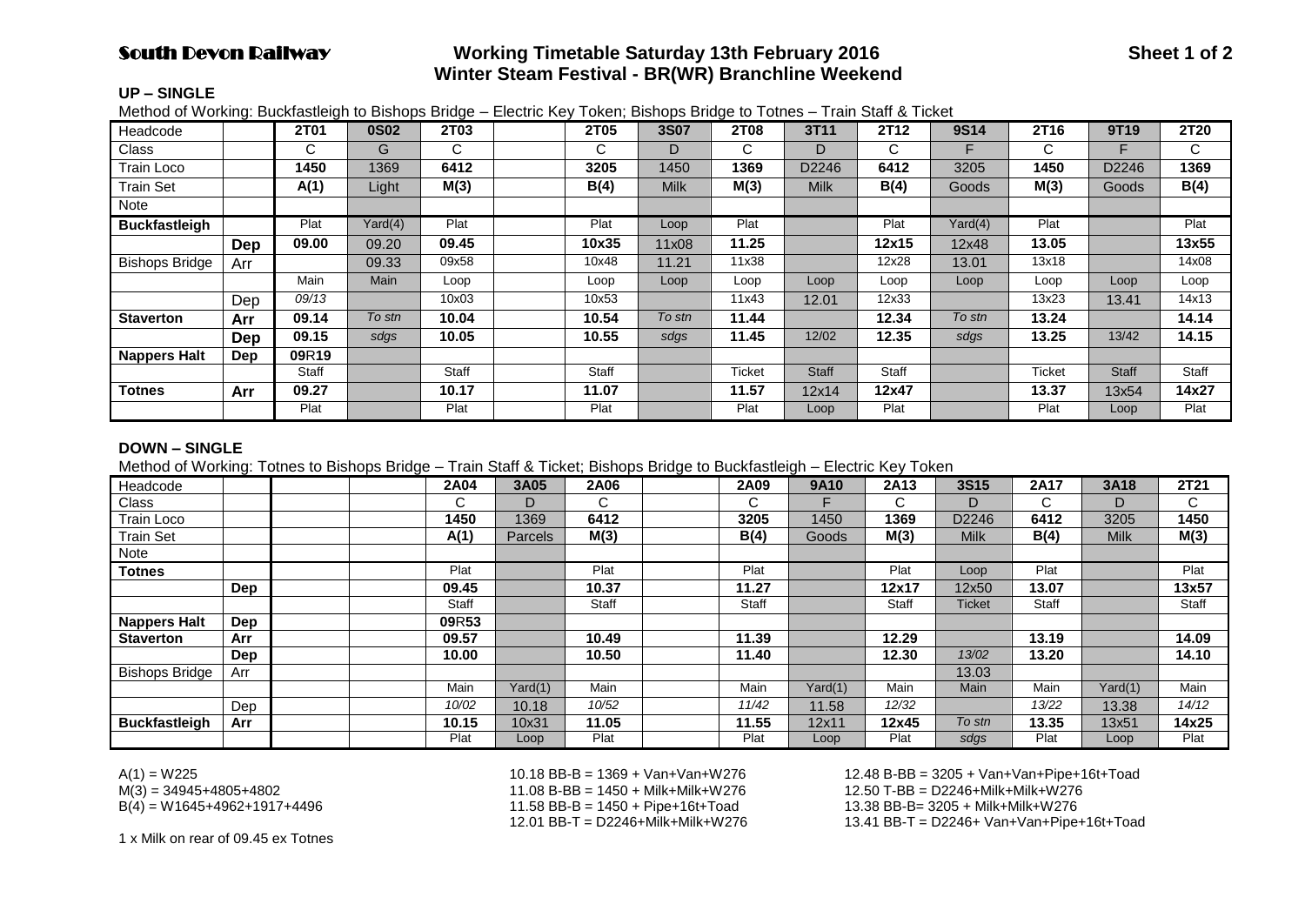# South Devon Railway **Working Timetable Saturday 13th February 2016 Sheet 2 of 2 Winter Steam Festival - BR(WR) Branchline Weekend**

## **UP – SINGLE**

Method of Working: Buckfastleigh to Bishops Bridge – Electric Key Token; Bishops Bridge to Totnes – Train Staff & Ticket

| Headcode              |            | <b>3S22</b> | 2T24  | 2T27  | 2T29  |  |  |  |  |  |
|-----------------------|------------|-------------|-------|-------|-------|--|--|--|--|--|
| Class                 |            | D           | C     | C     | C     |  |  |  |  |  |
| Train Loco            |            | 6412        | 3205  | 1450  | 6412  |  |  |  |  |  |
| <b>Train Set</b>      |            | <b>Milk</b> | M(3)  | B(4)  | A(1)  |  |  |  |  |  |
| Note                  |            |             |       |       |       |  |  |  |  |  |
| <b>Buckfastleigh</b>  |            | Yard(4)     | Plat  | Plat  | Plat  |  |  |  |  |  |
|                       | Dep        | 14x28       | 14.45 | 15x35 | 16.20 |  |  |  |  |  |
| <b>Bishops Bridge</b> | Arr        | 14.41       | 14x58 | 15x48 | 16x33 |  |  |  |  |  |
|                       |            | Loop        | Loop  | Loop  | Loop  |  |  |  |  |  |
|                       | Dep        |             | 15x03 | 15x53 | 16x38 |  |  |  |  |  |
| <b>Staverton</b>      | Arr        | To stn      | 15.04 | 15.54 | 16.39 |  |  |  |  |  |
|                       | <b>Dep</b> | sdgs        | 15.05 | 15.55 | 16.40 |  |  |  |  |  |
| <b>Nappers Halt</b>   | Dep        |             |       |       |       |  |  |  |  |  |
|                       |            |             | Staff | Staff | Staff |  |  |  |  |  |
| <b>Totnes</b>         | Arr        |             | 15.17 | 16.07 | 16.52 |  |  |  |  |  |
|                       |            |             | Plat  | Plat  | Plat  |  |  |  |  |  |

#### **DOWN – SINGLE**

Method of Working: Totnes to Bishops Bridge – Train Staff & Ticket; Bishops Bridge to Buckfastleigh – Electric Key Token

| Headcode              |            | <b>9S23</b> | 2A25  | 9A26    | 2A28  | 2A30  | 2A31  |  |  |  |  |
|-----------------------|------------|-------------|-------|---------|-------|-------|-------|--|--|--|--|
| Class                 |            |             | С     |         | C.    | C.    | C     |  |  |  |  |
| Train Loco            |            | D2246       | 1369  | 6412    | 3205  | 1450  | 6412  |  |  |  |  |
| <b>Train Set</b>      |            | Goods       | B(4)  | Goods   | M(3)  | B(4)  | A(1)  |  |  |  |  |
| Note                  |            |             |       |         |       |       |       |  |  |  |  |
| <b>Totnes</b>         |            | Loop        | Plat  |         | Plat  | Plat  | Plat  |  |  |  |  |
|                       | Dep        | 14x30       | 14.47 |         | 15.37 | 16.22 | 17.00 |  |  |  |  |
|                       |            | Ticket      | Staff |         | Staff | Staff | Staff |  |  |  |  |
| <b>Nappers Halt</b>   | Dep        |             |       |         |       |       |       |  |  |  |  |
| <b>Staverton</b>      | Arr        |             | 14.59 |         | 15.49 | 16.34 | 17.12 |  |  |  |  |
|                       | <b>Dep</b> | 14/42       | 15.00 |         | 15.50 | 16.35 | 17.13 |  |  |  |  |
| <b>Bishops Bridge</b> | Arr        | 14.43       |       |         |       |       |       |  |  |  |  |
|                       |            | Main        | Main  | Yard(1) | Main  | Main  | Main  |  |  |  |  |
|                       | Dep        |             | 15/02 | 15.18   | 15/52 | 16/37 | 17/15 |  |  |  |  |
| <b>Buckfastleigh</b>  | Arr        | To stn      | 15.15 | 15x31   | 16.05 | 16.50 | 17.28 |  |  |  |  |
|                       |            | sdgs        | Plat  | Yard(4) | Plat  | Plat  | Plat  |  |  |  |  |

A(1) = W225 = 14.28 B-BB = 6412 + Milk+Milk+W276<br>M(3) = 34945+4805+4802 = 14.30 T-BB = D2246+ Van+Van+16t+F

 $M(3) = 34945+4805+4802$ <br>B(4) = W1645+4962+1917+4496  $B(4) = W1645+4962+1917+4496$ 

 $15.18$  BB-B = 6412 + Van+Van+16t+Pipe+Toad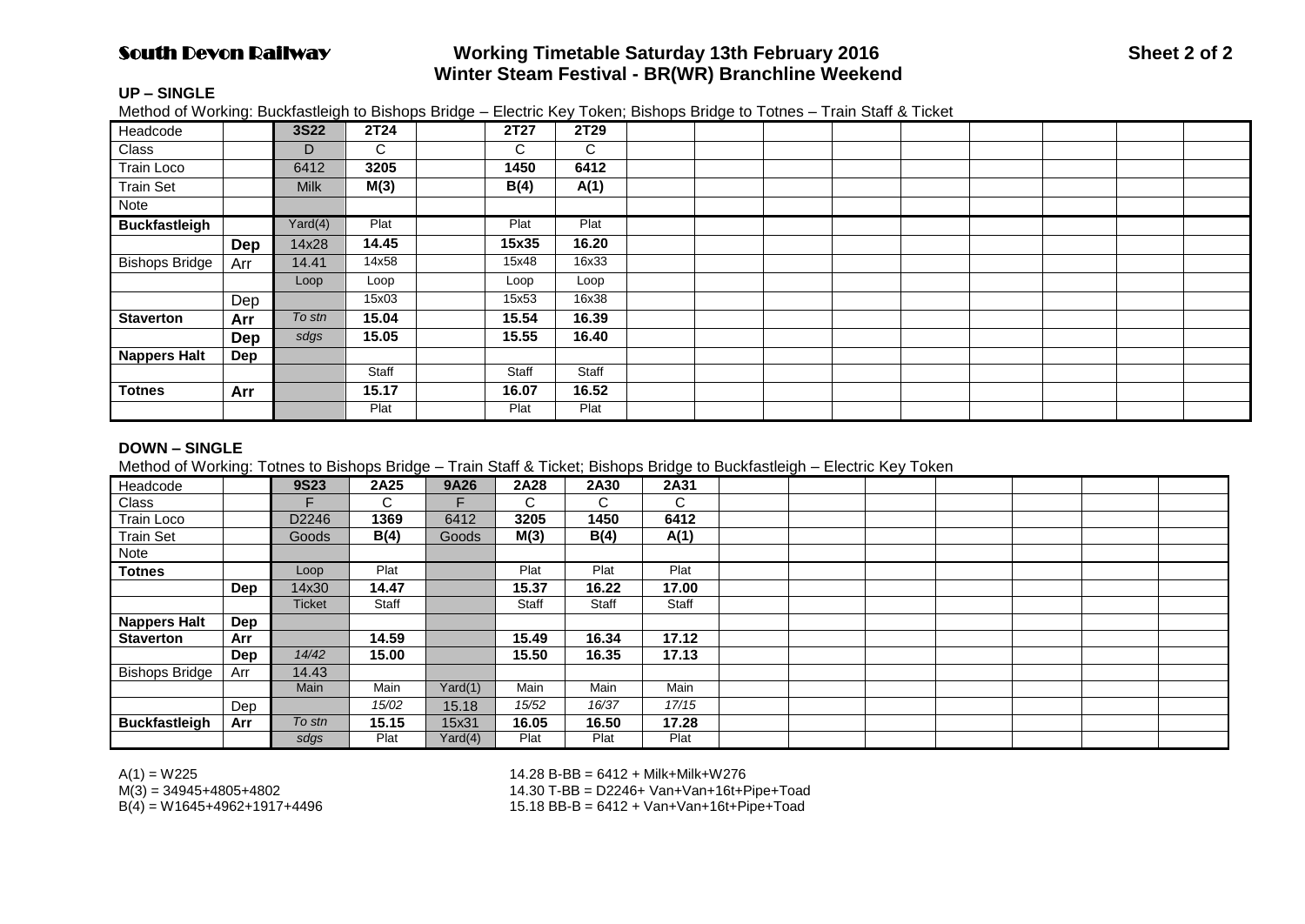# **South Devon Railway Working Timetable Sunday 14th February 2016 Sheet 1 of 2 Winter Steam Festival - BR(WR) Branchline Weekend**

#### **UP – SINGLE**

Method of Working: Buckfastleigh to Bishops Bridge – Electric Key Token; Bishops Bridge to Totnes – Train Staff & Ticket

| Headcode              |     | 2T32         | <b>9S33</b>  | 2T34         | 2T37  | <b>3S39</b> | 2T40   | 3A43         | 2T44         | <b>3S46</b> | 2T48          | 9T51         | 2T52  |
|-----------------------|-----|--------------|--------------|--------------|-------|-------------|--------|--------------|--------------|-------------|---------------|--------------|-------|
| Class                 |     | C            |              | C            | C     | D           | C      | D            | C.           | D           | C             |              | C     |
| Train Loco            |     | 1450         | 1369         | 6412         | 3205  | 1450        | 1369   | D2246        | 6412         | 3205        | 1450          | D2246        | 1369  |
| <b>Train Set</b>      |     | A(1)         | <b>Goods</b> | B(4)         | M(3)  | Goods       | B(4)   | <b>Milk</b>  | M(3)         | Parcels     | B(4)          | Goods        | M(3)  |
| Note                  |     |              |              |              |       |             |        |              |              |             |               |              |       |
| <b>Buckfastleigh</b>  |     | Plat         | Loop         | Plat         | Plat  | Loop        | Plat   |              | Plat         | Loop        | Plat          |              | Plat  |
|                       | Dep | 09.00        | 09.20        | 09.45        | 10x35 | 11x08       | 11.25  |              | 12x15        | 12x48       | 13.05         |              | 13x55 |
| <b>Bishops Bridge</b> | Arr |              | 09.33        | 09x58        | 10x48 | 11.21       | 11x38  |              | 12x28        | 13.01       | 13x18         |              | 14x08 |
|                       |     | Main         | Loop         | Loop         | Loop  | Loop        | Loop   | Loop         | Loop         | Loop        | Loop          | Loop         | Loop  |
|                       | Dep | 09/13        |              | 10x03        | 10x53 |             | 11x43  | 12.01        | 12x33        |             | 13x23         | 13.41        | 14x13 |
| <b>Staverton</b>      | Arr | 09.14        |              | 10.04        | 10.54 |             | 11.44  |              | 12.34        |             | 13.24         |              | 14.14 |
|                       | Dep | 09.15        |              | 10.05        | 10.55 |             | 11.45  | 12/02        | 12.35        |             | 13.25         | 13/42        | 14.15 |
| <b>Nappers Halt</b>   | Dep | 09R19        |              |              |       |             |        |              |              |             |               |              |       |
|                       |     | <b>Staff</b> |              | <b>Staff</b> | Staff |             | Ticket | <b>Staff</b> | <b>Staff</b> |             | <b>Ticket</b> | <b>Staff</b> | Staff |
| <b>Totnes</b>         | Arr | 09.27        |              | 10.17        | 11.07 |             | 11.57  | 12x14        | 12.47        |             | 13.37         | 13x54        | 14x27 |
|                       |     | Plat         |              | Plat         | Plat  |             | Plat   | Loop         | Plat         |             | Plat          | Loop         | Plat  |

#### **DOWN – SINGLE**

Method of Working: Totnes to Bishops Bridge – Train Staff & Ticket; Bishops Bridge to Buckfastleigh – Electric Key Token

| Headcode              |     |  | 2A35         | 3A36        | 2A38  | 2A41  | 3A42           | 2A45   | <b>3S47</b> | 2A49  | 3A50           | 2A53  |
|-----------------------|-----|--|--------------|-------------|-------|-------|----------------|--------|-------------|-------|----------------|-------|
| Class                 |     |  | C            | D           | C.    | C     | D              | ⌒<br>U | D           | C.    | D              | C.    |
| Train Loco            |     |  | 1450         | 1369        | 6412  | 3205  | 1450           | 1369   | D2246       | 6412  | 3205           | 1450  |
| <b>Train Set</b>      |     |  | A(1)         | <b>Milk</b> | B(4)  | M(3)  | <b>Parcels</b> | B(4)   | <b>Milk</b> | M(3)  | <b>Parcels</b> | B(4)  |
| Note                  |     |  |              |             |       |       |                |        |             |       |                |       |
| <b>Totnes</b>         |     |  | Plat         |             | Plat  | Plat  |                | Plat   | Loop        | Plat  |                | Plat  |
|                       | Dep |  | 09.45        |             | 10.37 | 11.27 |                | 12x17  | 12x50       | 13.07 |                | 13x57 |
|                       |     |  | <b>Staff</b> |             | Staff | Staff |                | Staff  | Ticket      | Staff |                | Staff |
| <b>Nappers Halt</b>   | Dep |  | 09R53        |             |       |       |                |        |             |       |                |       |
| <b>Staverton</b>      | Arr |  | 09.57        |             | 10.49 | 11.39 |                | 12.29  |             | 13.19 |                | 14.09 |
|                       | Dep |  | 10.00        |             | 10.50 | 11.40 |                | 12.30  | 13/02       | 13.20 |                | 14.10 |
| <b>Bishops Bridge</b> | Arr |  |              |             |       |       |                |        | 13.03       |       |                |       |
|                       |     |  | Main         | Yard        | Main  | Main  | Yard           | Main   | Main        | Main  | Yard           | Main  |
|                       | Dep |  | 10/02        | 10.18       | 10/52 | 11/42 | 11.58          | 12/32  |             | 13/22 | 13.38          | 14/12 |
| <b>Buckfastleigh</b>  | Arr |  | 10.15        | 10x31       | 11.05 | 11.55 | 12x11          | 12x45  |             | 13.35 | 13x51          | 14x25 |
|                       |     |  | Plat         | Loop        | Plat  | Plat  | Loop           | Plat   |             | Plat  | Loop           | Plat  |

A(1) = W225 09.20 B-BB = 1369 + Pipe+16t+Toad 12.48 B-BB = 3205 + W276+Van+Van M(3) = 34945+4805+4802 10.18BB-B = 1369 + Milk+Milk+Toad 12.50 T-BB = D2246+Milk+Milk+Toad  $11.08 B-BB = 1450 + Van+Van+Milk+Milk+Toad$ <br>11.58 BB-B = 1450 + Van+Van+W276 12.01 BB-T = D2246+Milk+MIlk+Toad

13.41 BB-T = D2246+Pipe+16t+Toad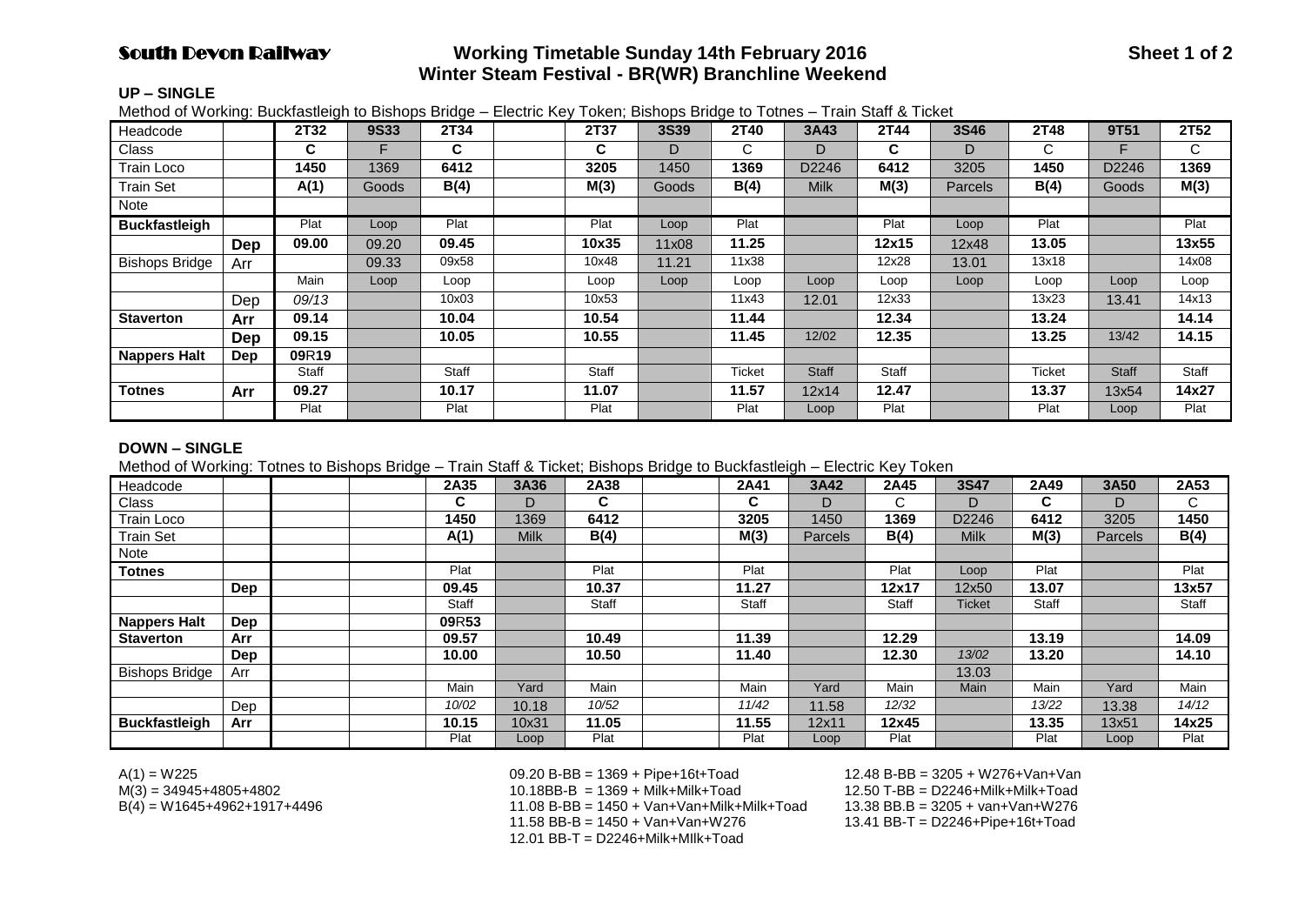# **South Devon Railway Working Timetable Sunday 14th February 2016 Sheet 2 of 2 Winter Steam Festival - BR(WR) Branchline Weekend**

## **UP – SINGLE**

Method of Working: Buckfastleigh to Bishops Bridge – Electric Key Token; Bishops Bridge to Totnes – Train Staff & Ticket

| Headcode              |            | <b>3S54</b> | 2T56  | 2T59  | 2T61  |  |  |  |  |
|-----------------------|------------|-------------|-------|-------|-------|--|--|--|--|
| Class                 |            | D           | C     | C.    | C     |  |  |  |  |
| Train Loco            |            | 6412        | 3205  | 1450  | 6412  |  |  |  |  |
| <b>Train Set</b>      |            | Parcels     | B(4)  | M(3)  | A(1)  |  |  |  |  |
| Note                  |            |             |       |       |       |  |  |  |  |
| <b>Buckfastleigh</b>  |            | Yard(4)     | Plat  | Plat  | Plat  |  |  |  |  |
|                       | <b>Dep</b> | 14x28       | 14.45 | 15x35 | 16.20 |  |  |  |  |
| <b>Bishops Bridge</b> | Arr        | 14.41       | 14x58 | 15x48 | 16x33 |  |  |  |  |
|                       |            | Loop        | Loop  | Loop  | Loop  |  |  |  |  |
|                       | Dep        |             | 15x03 | 15x53 | 16x38 |  |  |  |  |
| <b>Staverton</b>      | Arr        |             | 15.04 | 15.54 | 16.39 |  |  |  |  |
|                       | Dep        |             | 15.05 | 15.55 | 16.40 |  |  |  |  |
| <b>Nappers Halt</b>   | Dep        |             |       |       |       |  |  |  |  |
|                       |            |             | Staff | Staff | Staff |  |  |  |  |
| <b>Totnes</b>         | Arr        |             | 15.17 | 16.07 | 16.52 |  |  |  |  |
|                       |            |             | Plat  | Plat  | Plat  |  |  |  |  |

## **DOWN – SINGLE**

Method of Working: Totnes to Bishops Bridge – Train Staff & Ticket; Bishops Bridge to Buckfastleigh – Electric Key Token

| Headcode              |            | 9S55   | 2A57  | 0A58  | 2A60  | 2A62  | 2A63  |  |  |  |  |
|-----------------------|------------|--------|-------|-------|-------|-------|-------|--|--|--|--|
| Class                 |            |        | С     | G     | С     | U     | С     |  |  |  |  |
| Train Loco            |            | D2246  | 1369  | 6412  | 3205  | 1450  | 6412  |  |  |  |  |
| <b>Train Set</b>      |            | Goods  | M(3)  | Light | B(4)  | M(3)  | A(1)  |  |  |  |  |
| Note                  |            |        |       |       |       |       |       |  |  |  |  |
| <b>Totnes</b>         |            | Loop   | Plat  |       | Plat  | Plat  | Plat  |  |  |  |  |
|                       | <b>Dep</b> | 14x30  | 14.47 |       | 15.37 | 16.22 | 17.00 |  |  |  |  |
|                       |            | Ticket | Staff |       | Staff | Staff | Staff |  |  |  |  |
| <b>Nappers Halt</b>   | Dep        |        |       |       |       |       |       |  |  |  |  |
| <b>Staverton</b>      | Arr        |        | 14.59 |       | 15.49 | 16.34 | 17.12 |  |  |  |  |
|                       | Dep        | 14/42  | 15.00 |       | 15.50 | 16.35 | 17.13 |  |  |  |  |
| <b>Bishops Bridge</b> | Arr        | 14.43  |       |       |       |       |       |  |  |  |  |
|                       |            | Main   | Main  | Yard  | Main  | Main  | Main  |  |  |  |  |
|                       | Dep        |        | 15/02 | 15.18 | 15/52 | 16/37 | 17/15 |  |  |  |  |
| <b>Buckfastleigh</b>  | Arr        |        | 15.15 | 15x31 | 16.05 | 16.50 | 17.28 |  |  |  |  |
|                       |            |        | Plat  | Loop  | Plat  | Plat  | Plat  |  |  |  |  |

 $B(4) = W1645+4962+1917+4496$ 

A(1) = W225 14.28 B-BB = 6412 + Van+Van+W276<br>M(3) = 34945+4805+4802 14.30 T-BB = D2246 + Pipe+16t+Toad 14.30 T-BB = D2246 +Pipe+16t+Toad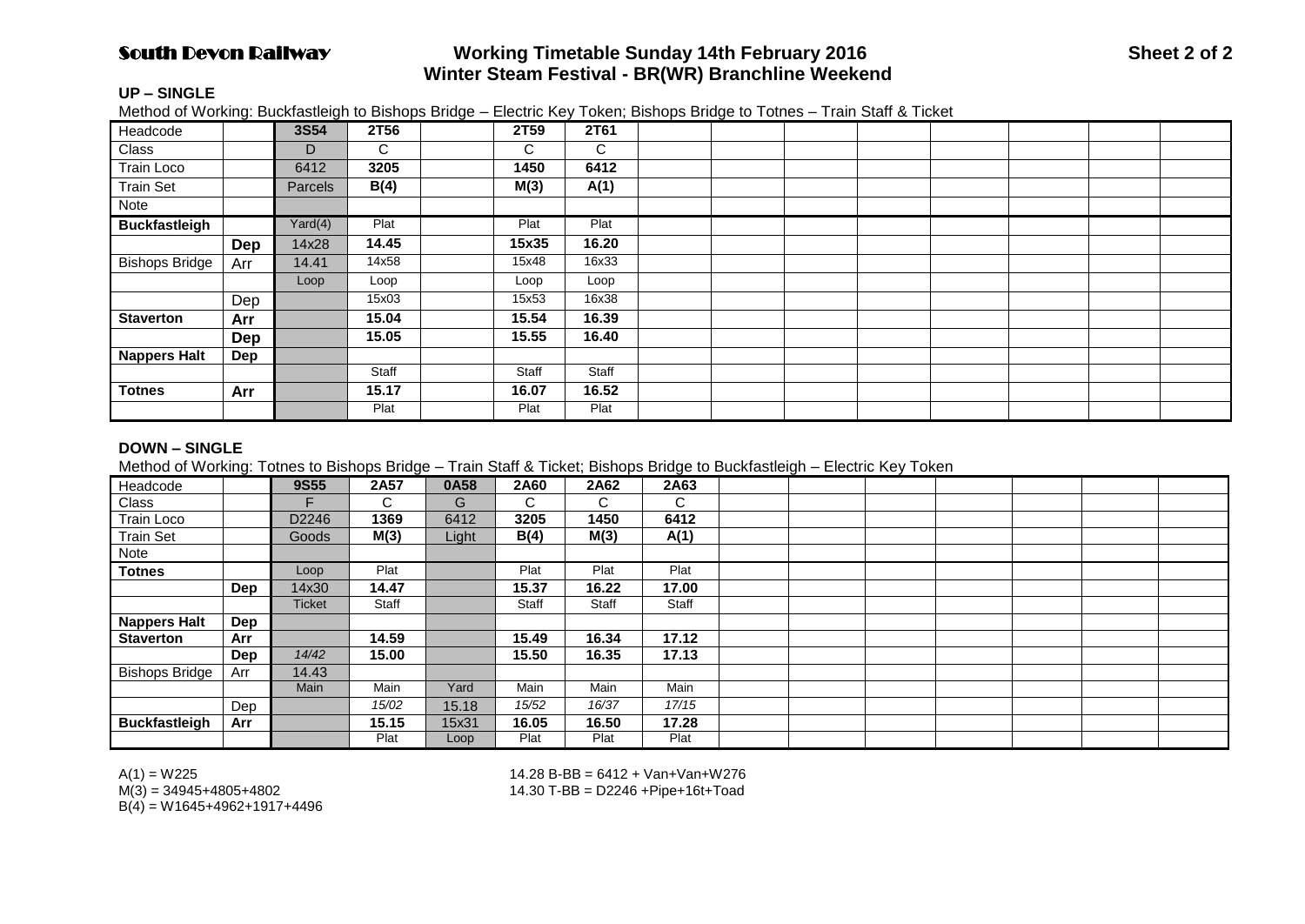# South Devon Railway **Working Timetable Monday 15th February 2016 Sheet 1 of 1 Winter Steam Festival - Branchline Days**

## **UP – SINGLE**

Method of Working: Buckfastleigh to Bishops Bridge – Electric Key Token; Bishops Bridge to Totnes – One Train Working with Train Staff

| Headcode              |     | <b>2T01</b> | <b>2T02</b> | 2T04  | <b>2T07</b> | 2T08  | 2T10  |  |  |  |
|-----------------------|-----|-------------|-------------|-------|-------------|-------|-------|--|--|--|
| Class                 |     | C           | С           | C     | C           | C     | C     |  |  |  |
| <b>Train Loco</b>     |     | 6412        | 1450        | 6412  | 1450        | 6412  | 1450  |  |  |  |
| <b>Train Set</b>      |     | M(3)        | A(2)        | M(3)  | A(2)        | M(3)  | A(2)  |  |  |  |
| Note                  |     |             |             |       |             |       |       |  |  |  |
| <b>Buckfastleigh</b>  |     | Plat        | Plat        | Plat  | Plat        | Plat  | Plat  |  |  |  |
|                       | Dep | 11.00       | 11.45       | 12.30 | 14.00       | 14.45 | 15.30 |  |  |  |
| <b>Bishops Bridge</b> | Arr |             | 11x58       | 12x43 |             | 14x58 | 15x43 |  |  |  |
|                       |     | Main        | Loop        | Loop  | Main        | Loop  | Loop  |  |  |  |
|                       | Dep | 11/13       | 12x03       | 12x48 | 14/13       | 15x03 | 15x48 |  |  |  |
| <b>Staverton</b>      | Arr | 11.14       | 12.04       | 12.49 | 14.14       | 15.04 | 15.49 |  |  |  |
|                       | Dep | 11.15       | 12.05       | 12.50 | 14.15       | 15.05 | 15.50 |  |  |  |
| <b>Nappers Halt</b>   | Dep |             |             |       |             |       |       |  |  |  |
|                       |     | Staff       | Staff       | Staff | Staff       | Staff | Staff |  |  |  |
| <b>Totnes</b>         | Arr | 11.27       | 12.17       | 13.02 | 14.27       | 15.17 | 16.02 |  |  |  |
|                       |     | Plat        | Plat        | Plat  | Plat        | Plat  | Plat  |  |  |  |

## **DOWN – SINGLE**

Method of Working: Totnes to Bishops Bridge – One Train Working with Train Staff; Bishops Bridge to Buckfastleigh – Electric Key Token

| Headcode              |     | 2A03  | 2A05  | 2A06  | 2A09  | 2A11  | 2A12         |  |  |  |
|-----------------------|-----|-------|-------|-------|-------|-------|--------------|--|--|--|
| Class                 |     | C     | C.    | C     | С     | C.    | $\mathsf{C}$ |  |  |  |
| Train Loco            |     | 6412  | 1450  | 6412  | 1450  | 6412  | 1450         |  |  |  |
| <b>Train Set</b>      |     | M(3)  | A(2)  | M(3)  | A(2)  | M(3)  | A(2)         |  |  |  |
| Note                  |     |       |       |       |       |       |              |  |  |  |
| <b>Totnes</b>         |     | Plat  | Plat  | Plat  | Plat  | Plat  | Plat         |  |  |  |
|                       | Dep | 11.45 | 12.30 | 13.17 | 14.45 | 15.30 | 16.15        |  |  |  |
|                       |     | Staff | Staff | Staff | Staff | Staff | Staff        |  |  |  |
| Nappers Halt          | Dep |       |       |       |       |       |              |  |  |  |
| <b>Staverton</b>      | Arr | 11.57 | 12.42 | 13.29 | 14.57 | 15.42 | 16.27        |  |  |  |
|                       | Dep | 12.00 | 12.45 | 13.30 | 15.00 | 15.45 | 16.28        |  |  |  |
| <b>Bishops Bridge</b> | Arr |       |       |       |       |       |              |  |  |  |
|                       |     | Main  | Main  | Main  | Main  | Main  | Main         |  |  |  |
|                       | Dep | 12/02 | 12/47 | 13/32 | 15/02 | 15/47 | 16/30        |  |  |  |
| <b>Buckfastleigh</b>  | Arr | 12.15 | 13.00 | 13.45 | 15.15 | 16.00 | 16.43        |  |  |  |
|                       |     | Plat  | Plat  | Plat  | Plat  | Plat  | Plat         |  |  |  |

 $M(3) = 34945 + 4805 + 4802$  $A(2) = W225+W228$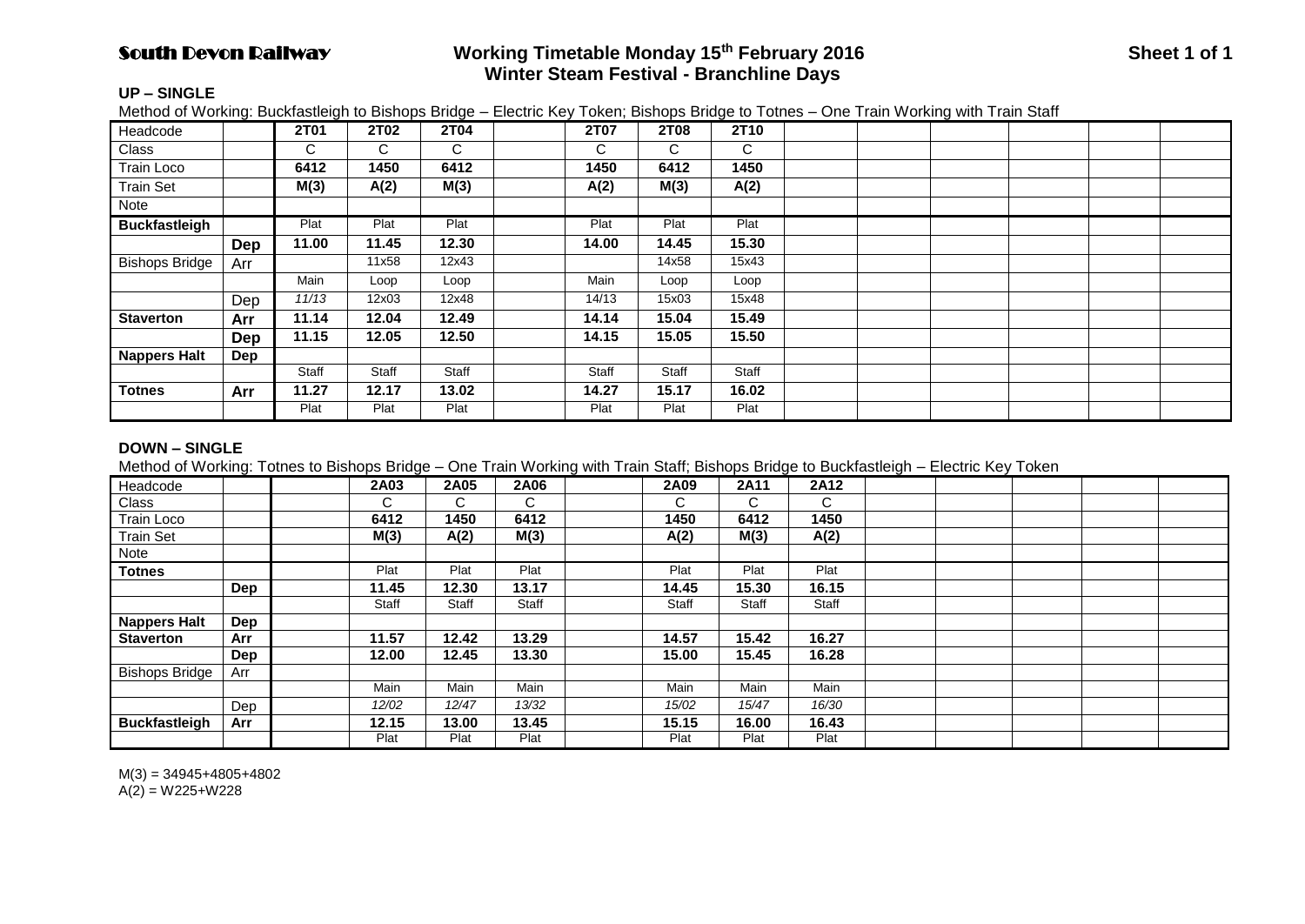# South Devon Railway **Working Timetable Tuesday 16th February 2016 Sheet 1 of 1 Winter Steam Festival - Branchline Days**

## **UP – SINGLE**

Method of Working: Buckfastleigh to Bishops Bridge – Electric Key Token; Bishops Bridge to Totnes – One Train Working with Train Staff

| Headcode              |     | 2T01  | <b>2T02</b> | 2T04  | <b>2T07</b> | 2T08  | 2T10  |  |  |  |
|-----------------------|-----|-------|-------------|-------|-------------|-------|-------|--|--|--|
| Class                 |     | C.    | C.          | C     | C           | C     | C     |  |  |  |
| Train Loco            |     | 1450  | 6412        | 1450  | 6412        | 1450  | 6412  |  |  |  |
| <b>Train Set</b>      |     | M(3)  | A(2)        | M(3)  | A(2)        | M(3)  | A(2)  |  |  |  |
| Note                  |     |       |             |       |             |       |       |  |  |  |
| <b>Buckfastleigh</b>  |     | Plat  | Plat        | Plat  | Plat        | Plat  | Plat  |  |  |  |
|                       | Dep | 11.00 | 11.45       | 12.30 | 14.00       | 14.45 | 15.30 |  |  |  |
| <b>Bishops Bridge</b> | Arr |       | 11x58       | 12x43 |             | 14x58 | 15x43 |  |  |  |
|                       |     | Main  | Loop        | Loop  | Main        | Loop  | Loop  |  |  |  |
|                       | Dep | 11/13 | 12x03       | 12x48 | 14/13       | 15x03 | 15x48 |  |  |  |
| <b>Staverton</b>      | Arr | 11.14 | 12.04       | 12.49 | 14.14       | 15.04 | 15.49 |  |  |  |
|                       | Dep | 11.15 | 12.05       | 12.50 | 14.15       | 15.05 | 15.50 |  |  |  |
| <b>Nappers Halt</b>   | Dep |       |             |       |             |       |       |  |  |  |
|                       |     | Staff | Staff       | Staff | Staff       | Staff | Staff |  |  |  |
| <b>Totnes</b>         | Arr | 11.27 | 12.17       | 13.02 | 14.27       | 15.17 | 16.02 |  |  |  |
|                       |     | Plat  | Plat        | Plat  | Plat        | Plat  | Plat  |  |  |  |

## **DOWN – SINGLE**

Method of Working: Totnes to Bishops Bridge – One Train Working with Train Staff; Bishops Bridge to Buckfastleigh – Electric Key Token

| Headcode              |     | 2A03  | 2A05  | 2A06  | 2A09  | 2A11  | 2A12         |  |  |  |
|-----------------------|-----|-------|-------|-------|-------|-------|--------------|--|--|--|
|                       |     |       |       |       |       |       |              |  |  |  |
| Class                 |     | C     | C.    | C     | C.    | С     | $\mathsf{C}$ |  |  |  |
| Train Loco            |     | 1450  | 6412  | 1450  | 6412  | 1450  | 6412         |  |  |  |
| <b>Train Set</b>      |     | M(3)  | A(2)  | M(3)  | A(2)  | M(3)  | A(2)         |  |  |  |
| Note                  |     |       |       |       |       |       |              |  |  |  |
| <b>Totnes</b>         |     | Plat  | Plat  | Plat  | Plat  | Plat  | Plat         |  |  |  |
|                       | Dep | 11.45 | 12.30 | 13.17 | 14.45 | 15.30 | 16.15        |  |  |  |
|                       |     | Staff | Staff | Staff | Staff | Staff | Staff        |  |  |  |
| <b>Nappers Halt</b>   | Dep |       |       |       |       |       |              |  |  |  |
| <b>Staverton</b>      | Arr | 11.57 | 12.42 | 13.29 | 14.57 | 15.42 | 16.27        |  |  |  |
|                       | Dep | 12.00 | 12.45 | 13.30 | 15.00 | 15.45 | 16.28        |  |  |  |
| <b>Bishops Bridge</b> | Arr |       |       |       |       |       |              |  |  |  |
|                       |     | Main  | Main  | Main  | Main  | Main  | Main         |  |  |  |
|                       | Dep | 12/02 | 12/47 | 13/32 | 15/02 | 15/47 | 16/30        |  |  |  |
| <b>Buckfastleigh</b>  | Arr | 12.15 | 13.00 | 13.45 | 15.15 | 16.00 | 16.43        |  |  |  |
|                       |     | Plat  | Plat  | Plat  | Plat  | Plat  | Plat         |  |  |  |

 $M(3) = 34945 + 4805 + 4802$  $A(2) = W225+W228$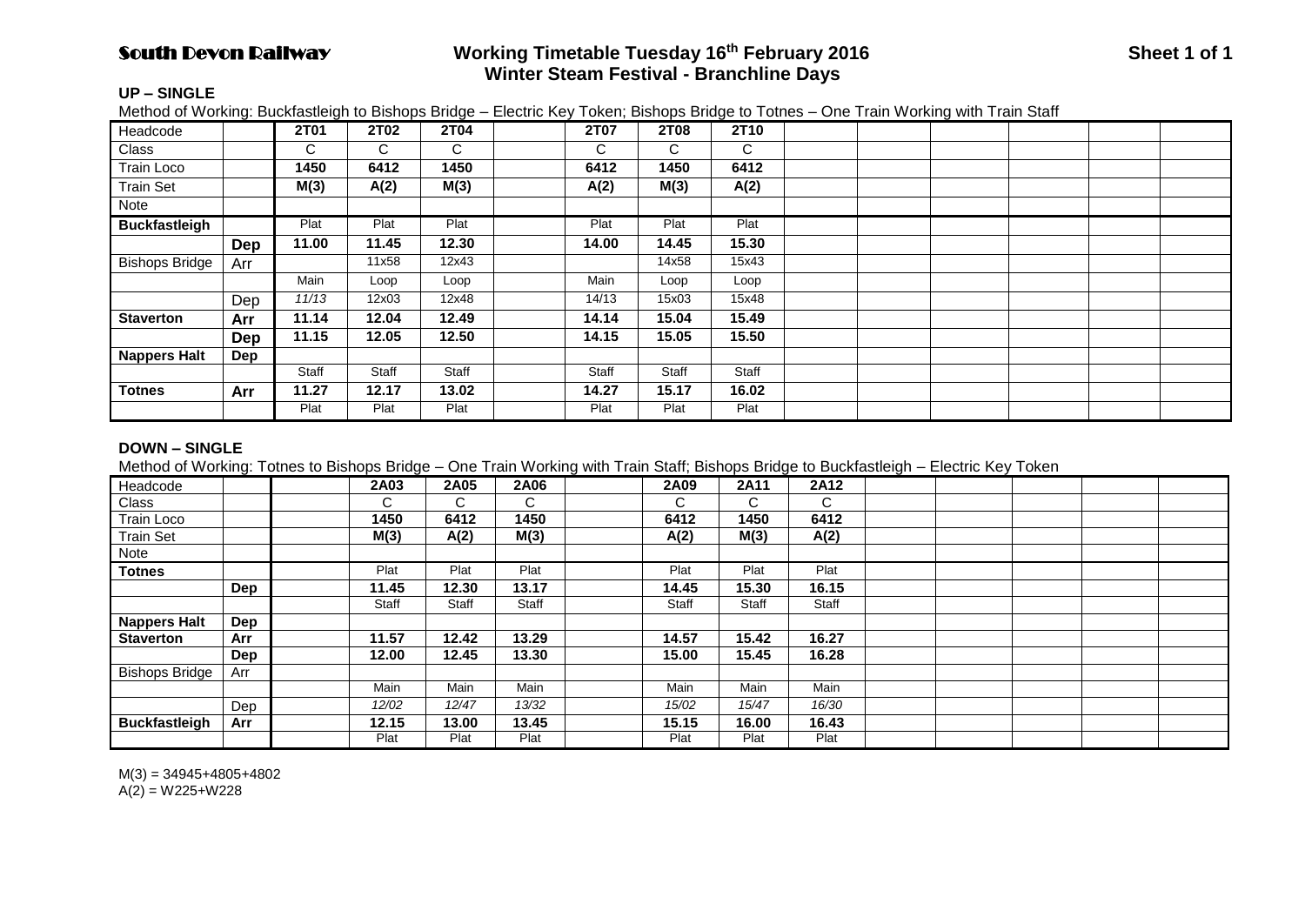# South Devon Railway **Working Timetable Wednesday 17th & Thursday 18th February 2016 Sheet 1 of 1 Winter Steam Festival - Branchline Days**

## **UP – SINGLE**

Method of Working: Buckfastleigh to Bishops Bridge – Electric Key Token; Bishops Bridge to Totnes – One Train Working with Train Staff

| Headcode              |     | 2T01  | <b>2T02</b> | <b>2T04</b> | 2T07  | <b>2T08</b> | 2T10  |  |  |  |
|-----------------------|-----|-------|-------------|-------------|-------|-------------|-------|--|--|--|
| Class                 |     | C.    | C.          | C           | C     | C           | C     |  |  |  |
| Train Loco            |     | 1369  | 4612        | 1369        | 4612  | 1369        | 4612  |  |  |  |
| <b>Train Set</b>      |     | M(3)  | G(2)        | M(3)        | G(2)  | M(3)        | G(2)  |  |  |  |
| Note                  |     |       |             |             |       |             |       |  |  |  |
| <b>Buckfastleigh</b>  |     | Plat  | Plat        | Plat        | Plat  | Plat        | Plat  |  |  |  |
|                       | Dep | 11.00 | 11.45       | 12.30       | 14.00 | 14.45       | 15.30 |  |  |  |
| <b>Bishops Bridge</b> | Arr |       | 11x58       | 12x43       |       | 14x58       | 15x43 |  |  |  |
|                       |     | Main  | Loop        | Loop        | Main  | Loop        | Loop  |  |  |  |
|                       | Dep | 11/13 | 12x03       | 12x48       | 14/13 | 15x03       | 15x48 |  |  |  |
| <b>Staverton</b>      | Arr | 11.14 | 12.04       | 12.49       | 14.14 | 15.04       | 15.49 |  |  |  |
|                       | Dep | 11.15 | 12.05       | 12.50       | 14.15 | 15.05       | 15.50 |  |  |  |
| <b>Nappers Halt</b>   | Dep |       |             |             |       |             |       |  |  |  |
|                       |     | Staff | Staff       | Staff       | Staff | Staff       | Staff |  |  |  |
| <b>Totnes</b>         | Arr | 11.27 | 12.17       | 13.02       | 14.27 | 15.17       | 16.02 |  |  |  |
|                       |     | Plat  | Plat        | Plat        | Plat  | Plat        | Plat  |  |  |  |

## **DOWN – SINGLE**

Method of Working: Totnes to Bishops Bridge – One Train Working with Train Staff; Bishops Bridge to Buckfastleigh – Electric Key Token

| Headcode              |     | 2A03  | 2A05  | 2A06  | 2A09  | 2A11  | 2A12  |  |  |  |
|-----------------------|-----|-------|-------|-------|-------|-------|-------|--|--|--|
| Class                 |     | C     | C.    | C     | С     | C.    | C.    |  |  |  |
| Train Loco            |     | 1369  | 4612  | 1369  | 4612  | 1369  | 4612  |  |  |  |
| <b>Train Set</b>      |     | M(3)  | G(2)  | M(3)  | G(2)  | M(3)  | G(2)  |  |  |  |
| Note                  |     |       |       |       |       |       |       |  |  |  |
| <b>Totnes</b>         |     | Plat  | Plat  | Plat  | Plat  | Plat  | Plat  |  |  |  |
|                       | Dep | 11.45 | 12.30 | 13.17 | 14.45 | 15.30 | 16.15 |  |  |  |
|                       |     | Staff | Staff | Staff | Staff | Staff | Staff |  |  |  |
| <b>Nappers Halt</b>   | Dep |       |       |       |       |       |       |  |  |  |
| <b>Staverton</b>      | Arr | 11.57 | 12.42 | 13.29 | 14.57 | 15.42 | 16.27 |  |  |  |
|                       | Dep | 12.00 | 12.45 | 13.30 | 15.00 | 15.45 | 16.28 |  |  |  |
| <b>Bishops Bridge</b> | Arr |       |       |       |       |       |       |  |  |  |
|                       |     | Main  | Main  | Main  | Main  | Main  | Main  |  |  |  |
|                       | Dep | 12/02 | 12/47 | 13/32 | 15/02 | 15/47 | 16/30 |  |  |  |
| <b>Buckfastleigh</b>  | Arr | 12.15 | 13.00 | 13.45 | 15.15 | 16.00 | 16.43 |  |  |  |
|                       |     | Plat  | Plat  | Plat  | Plat  | Plat  | Plat  |  |  |  |

 $M(3) = 34945 + 4805 + 4802$  $G(2) = 1295+7377$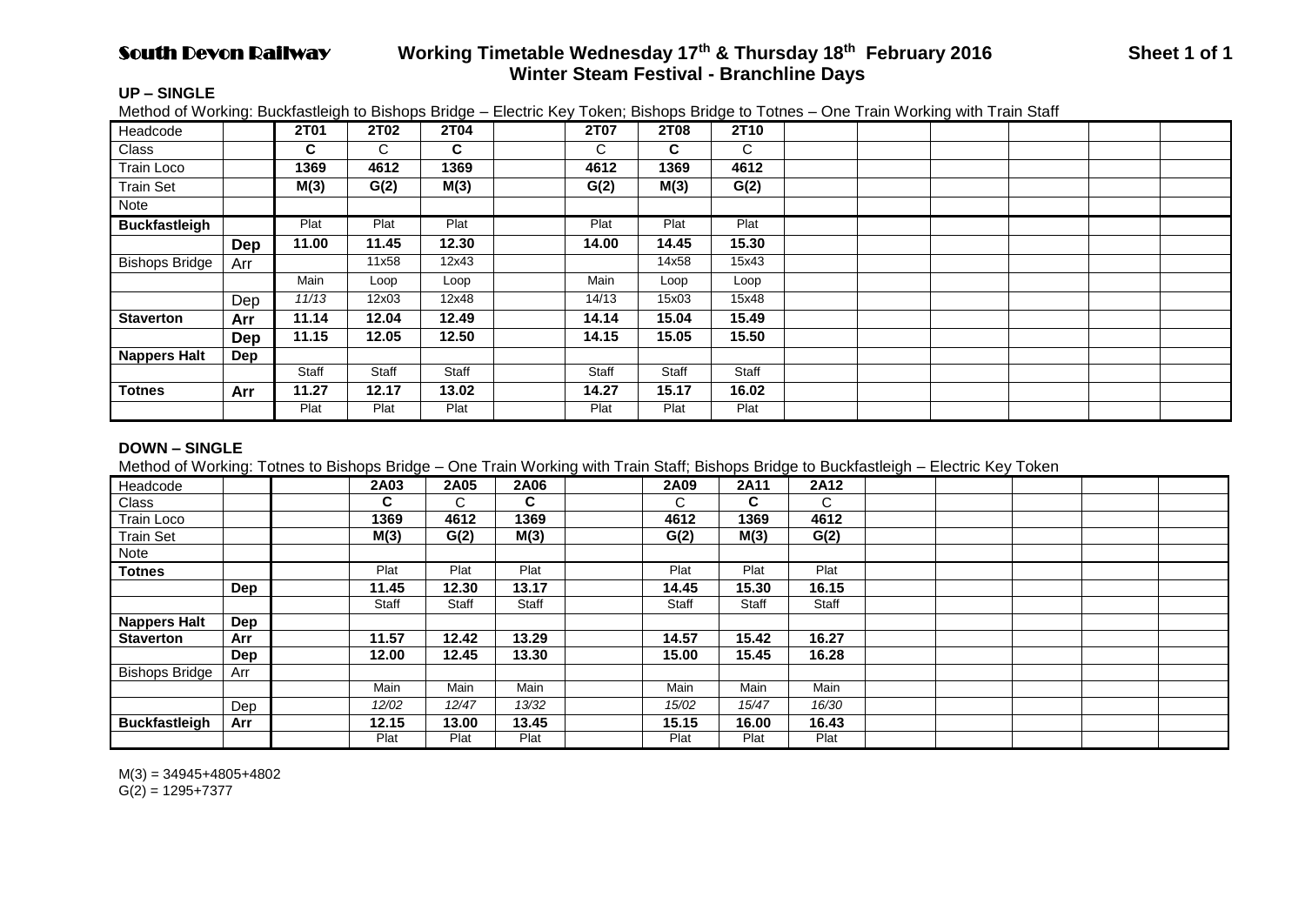## **South Devon Railway Sheet 1 of 2** Working Timetable Friday 19th February 2016 **Sheet 1 of 2 Winter Steam Festival - Panniers & Pints**

#### **UP – SINGLE**

Method of Working: Buckfastleigh to Bishops Bridge – Electric Key Token; Bishops Bridge to Totnes – Train Staff & Ticket

| Headcode              |     | 2T01  | <b>5S02</b> | 2T04          | 9T05         | 2T06  | 2T09  | 2T13   | 3T14           | 2T15  | 2T17         |  |
|-----------------------|-----|-------|-------------|---------------|--------------|-------|-------|--------|----------------|-------|--------------|--|
| Class                 |     | C.    | D           | C.            |              | C     | C     | C      | D              | C     | $\mathsf{C}$ |  |
| <b>Train Loco</b>     |     | 4612  | 1369        | L92           | 1369         | 6412  | 4612  | L92    | 6412           | 1369  | 4612         |  |
| <b>Train Set</b>      |     | G(2)  | W228        | M(3)          | <b>Goods</b> | B(4)  | M(3)  | B(4)   | <b>Parcels</b> | M(3)  | B(4)         |  |
| Note                  |     |       |             |               |              |       |       |        |                |       |              |  |
| <b>Buckfastleigh</b>  |     | Plat  | Yard(1)     | Plat          |              | Plat  | Plat  | Plat   | Loop           | Plat  | Plat         |  |
|                       | Dep | 10.00 | 10.20       | 10.40         |              | 11.30 | 12.20 | 13x10  | 13x43          | 14.15 | 14.55        |  |
| <b>Bishops Bridge</b> | Arr |       | 10.33       | 10x53         |              | 11x43 | 12x33 |        |                | 14x28 | 15x08        |  |
|                       |     | Main  | Loop        | Loop          | <b>Main</b>  | Loop  | Loop  | Loop   | Main           | Loop  | Loop         |  |
|                       | Dep | 10/13 |             | 10x58         | 11.15        | 11x48 | 12x38 | 13/23  | 13/56          | 14x33 | 15x13        |  |
| <b>Staverton</b>      | Arr | 10.14 |             | 10.59         |              | 11.49 | 12.39 | 13.24  |                | 14.34 | 15.14        |  |
|                       | Dep | 10.15 |             | 11.00         | 11/17        | 11.50 | 12.40 | 13.25  | 13/58          | 14.35 | 15.15        |  |
| <b>Nappers Halt</b>   | Dep |       |             |               |              |       |       |        |                |       |              |  |
|                       |     | Staff |             | <b>Ticket</b> | <b>Staff</b> | Staff | Staff | Ticket | Staff          | Staff | Staff        |  |
| Totnes                | Arr | 10.27 |             | 11.12         | 11x29        | 12x02 | 12.52 | 13.37  | 14x10          | 14.47 | 15x27        |  |
|                       |     | Plat  |             | Plat          | Loop         | Plat  | Plat  | Plat   | Loop           | Plat  | Plat         |  |

#### **DOWN – SINGLE**

Method of Working: Totnes to Bishops Bridge – Train Staff & Ticket; Bishops Bridge to Buckfastleigh – Electric Key Token

| Headcode              |     |  | 2A03  | 2A07   | <b>9S08</b> | 2A10   | 3A11           | 2A12  | 2A16  | 2A18  | <b>3S19</b>   |
|-----------------------|-----|--|-------|--------|-------------|--------|----------------|-------|-------|-------|---------------|
| Class                 |     |  | C.    | ⌒<br>U |             | ⌒<br>U | D              | C.    | C     | C.    | D             |
| Train Loco            |     |  | 4612  | L92    | 1369        | 6412   | 1369           | 4612  | L92   | 6412  | 1369          |
| <b>Train Set</b>      |     |  | G(2)  | M(3)   | Goods       | B(4)   | <b>Parcels</b> | M(3)  | B(4)  | M(3)  | Parcels       |
| Note                  |     |  |       |        |             |        |                |       |       |       |               |
| <b>Totnes</b>         |     |  | Plat  | Plat   | Loop        | Plat   |                | Plat  | Plat  | Plat  | Loop          |
|                       | Dep |  | 10.37 | 11x32  | 12x05       | 12.22  |                | 13.05 | 14x17 | 14.57 | 15x30         |
|                       |     |  | Staff | Staff  | Ticket      | Staff  |                | Staff | Staff | Staff | <b>Ticket</b> |
| Nappers Halt          | Dep |  |       |        |             |        |                |       |       |       |               |
| <b>Staverton</b>      | Arr |  | 10.49 | 11.44  |             | 12.34  |                | 13.17 | 14.29 | 15.09 |               |
|                       | Dep |  | 10.55 | 11.45  | 12/17       | 12.35  |                | 13.18 | 14.30 | 15.10 | 15/42         |
| <b>Bishops Bridge</b> | Arr |  |       |        | 12.18       |        |                | 13x20 |       |       | 15.43         |
|                       |     |  | Main  | Main   | Main        | Main   | Main           | Main  | Main  | Main  | Main          |
|                       | Dep |  | 10/57 | 11/47  |             | 12/37  | 12.53          | 13x27 | 14/32 | 15/12 |               |
| <b>Buckfastleigh</b>  | Arr |  | 11.10 | 12.00  |             | 12.50  | 13x06          | 13x40 | 14.45 | 15.25 |               |
|                       |     |  | Plat  | Plat   |             | Plat   | Loop           | Plat  | Plat  | Plat  |               |

G(2) = 1295+7377 11.15 BB-T = 1369 + 16t+Pipe+Van+Van+Toad  $M(3)$  = 34945+4805+4802<br>B(4) = W1645+4962+1917+4496<br>M(4) = W1645+4962+1917+4496 12.53 BB-B = 1369 + W276+Fruit D+Van+Van  $13.43 B-T = 6412 + Van+Van + Fruit D+W276$ 15.30 T-BB = 1369 + Fruit D+Van+Van+W276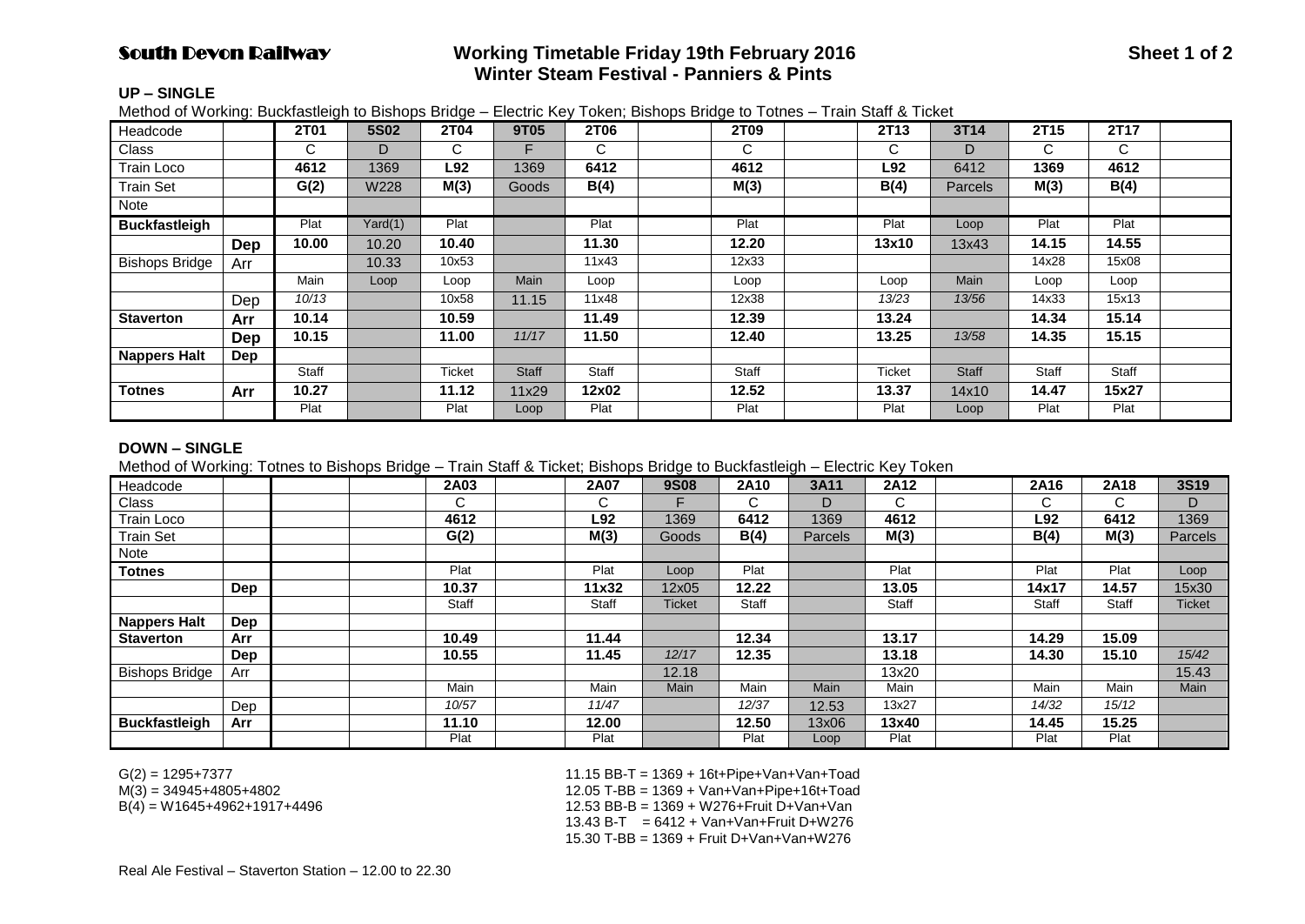## **South Devon Railway Sheet 2 of 2** Working Timetable Friday 19th February 2016 **Sheet 2 of 2** Sheet 2 of 2  **Winter Steam Festival - Panniers & Pints**

## **UP – SINGLE**

Method of Working: Buckfastleigh to Bishops Bridge – Electric Key Token; Bishops Bridge to Totnes – Train Staff & Ticket

| Headcode              |            | <b>2T20</b> | 2T24  | <b>5S25</b> | 2T28          | 2T20          | <b>2S22</b> | 2T23  |  |
|-----------------------|------------|-------------|-------|-------------|---------------|---------------|-------------|-------|--|
| <b>Class</b>          |            | C.          | C     | D           | С             | С             | C           | C     |  |
| Train Loco            |            | 6412        | 4612  | 1369        |               |               | 4612        | 4612  |  |
| <b>Train Set</b>      |            | M(3)        | G(2)  | M/A(4)      | <b>W55000</b> | <b>W55000</b> | G(2)        | G(2)  |  |
| Note                  |            |             |       |             |               |               |             |       |  |
| <b>Buckfastleigh</b>  |            | Plat        | Plat  | Plat        | Plat          |               | Plat        |       |  |
|                       | Dep        | 15.45       | 16x35 | 17.15       | 18x05         |               | 20.30       |       |  |
| <b>Bishops Bridge</b> | Arr        | 15x58       |       | 17x28       |               |               |             |       |  |
|                       |            | Loop        | Loop  | Loop        | Main          |               | Main        |       |  |
|                       | Dep        | 16x03       | 16/48 |             | 18/18         |               | 20/43       |       |  |
| <b>Staverton</b>      | Arr        | 16.04       | 16.49 |             | 18.19         |               | 20.44       |       |  |
|                       | <b>Dep</b> | 16.05       | 16.50 |             | 18.20         | 19.29         |             | 21.45 |  |
| Nappers Halt          | Dep        |             |       |             |               |               |             |       |  |
|                       |            | Staff       | Staff |             | Staff         | Staff         |             | Staff |  |
| <b>Totnes</b>         | Arr        | 16.17       | 17.02 |             | 18.32         | 19.41         |             | 21.57 |  |
|                       |            | Plat        | Plat  |             | Plat          | Plat          |             | Plat  |  |

## **DOWN – SINGLE**

Method of Working: Totnes to Bishops Bridge – Train Staff & Ticket; Bishops Bridge to Buckfastleigh – Electric Key Token

| Headcode              |     | 2A21  | 0A22    | 2A23  | 2A26  | 0A27    |  | <b>2S29</b>   | 2A21          |  | 2A24  |
|-----------------------|-----|-------|---------|-------|-------|---------|--|---------------|---------------|--|-------|
| Class                 |     | C.    | G       | C     | C.    | G       |  | $\mathsf{C}$  | $\mathsf{C}$  |  | C     |
| Train Loco            |     | 4612  | 1369    | 6412  | 4612  | 1369    |  |               |               |  | 4612  |
| <b>Train Set</b>      |     | B(4)  | Light   | M(3)  | G(2)  | Light   |  | <b>W55000</b> | <b>W55000</b> |  | G(2)  |
| Note                  |     |       |         |       |       |         |  |               |               |  |       |
| <b>Totnes</b>         |     | Plat  |         | Plat  | Plat  |         |  | Plat          | Plat          |  | Plat  |
|                       | Dep | 15.47 |         | 16.27 | 17.17 |         |  | 18.37         | 19.47         |  | 22.12 |
|                       |     | Staff |         | Staff | Staff |         |  | Staff         | Staff         |  | Staff |
| <b>Nappers Halt</b>   | Dep |       |         |       |       |         |  |               |               |  |       |
| <b>Staverton</b>      | Arr | 15.59 |         | 16.39 | 17.29 |         |  | 18.49         | 19.59         |  | 22.24 |
|                       | Dep | 16.00 |         | 16.40 | 17.20 |         |  |               | 20.00         |  | 22.25 |
| <b>Bishops Bridge</b> | Arr |       |         | 16x42 |       |         |  |               |               |  |       |
|                       |     | Main  | Main    | Main  | Main  | Main    |  |               | Main          |  | Main  |
|                       | Dep | 16/02 | 16.18   | 16x50 | 17/32 | 17.49   |  |               | 20/02         |  | 22/27 |
| <b>Buckfastleigh</b>  | Arr | 16.15 | 16x31   | 17.02 | 17.45 | 18x02   |  |               | 20.15         |  | 22.40 |
|                       |     | Plat  | Yard(1) | Plat  | Plat  | Yard(3) |  |               | Plat          |  | Plat  |

 $G(2) = 1295 + 7377$ 

 $M(3) = 34945 + 4805 + 4802$ 

 $B(4) = W1645+4962+1917+4496$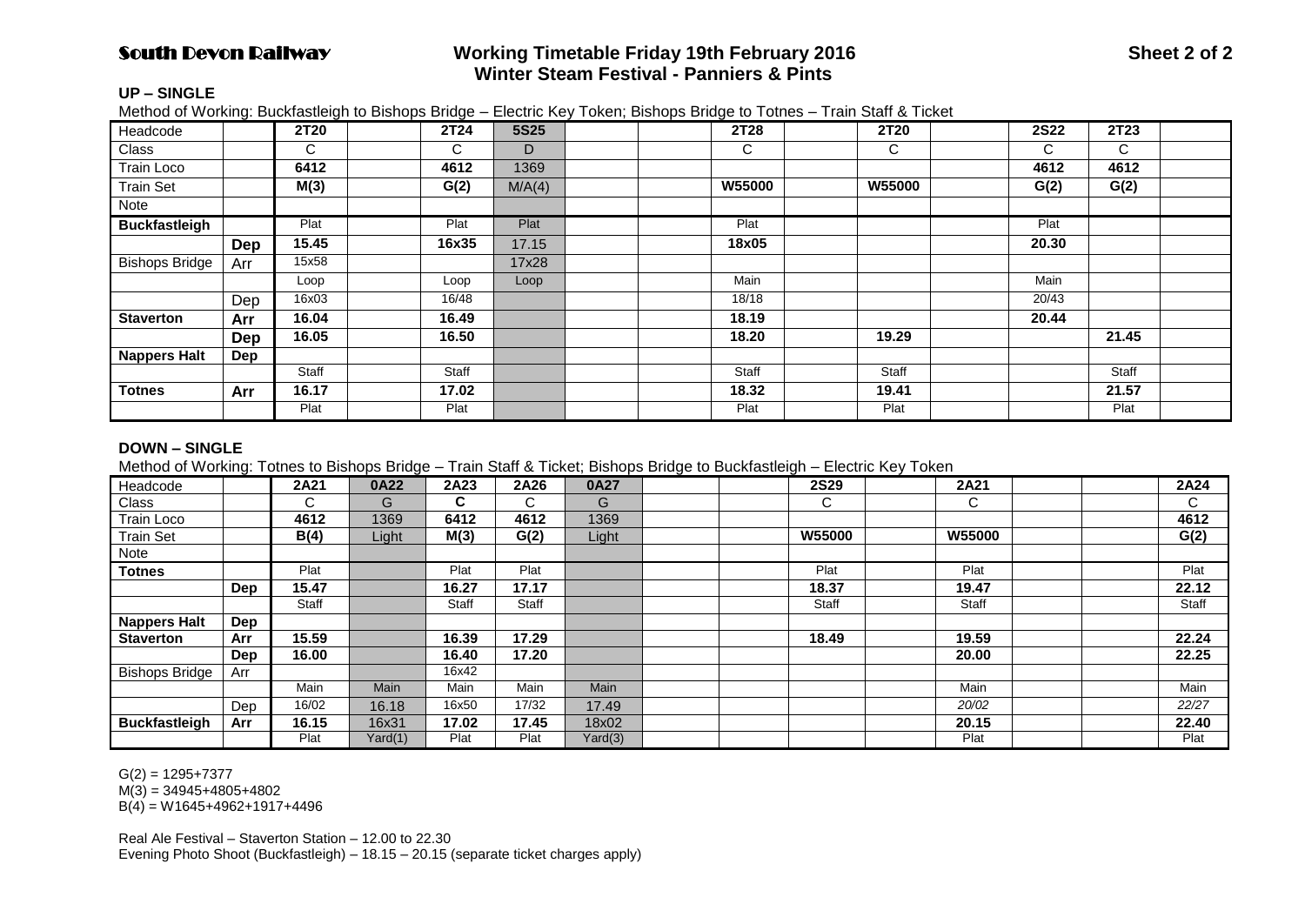# **South Devon Railway Subsetime Saturday 20th February 2016 Sheet 1 of 3 Sheet 1 of 3 Winter Steam Festival - "West Country Branch Line Weekend"**

#### **UP – SINGLE**

Method of Working: Buckfastleigh to Bishops Bridge – Electric Key Token; Bishops Bridge to Totnes – Train Staff & Ticket

| Headcode              |            | <b>0S01</b> | 2T02  | 2T04     | 3T07           | 2T09  | 0T10       | 2T11  | 2T <sub>16</sub> | 2T16          | 9T17         | 2S18       | 2T19  |
|-----------------------|------------|-------------|-------|----------|----------------|-------|------------|-------|------------------|---------------|--------------|------------|-------|
| Class                 |            | G           | C     | С        | D              | C     | G          | C     | С                | C             | F            | С          | С     |
| Pilot Loco            |            | L92         |       | 6412     |                |       |            | 4612  |                  | 3205          |              |            |       |
| Train Loco            |            | 3205        | 4612  | 1450     | L92            | 3205  | 1369       | 6412  | L92              | L92           | 1369         | 1450       | 6412  |
| <b>Train Set</b>      |            | Light       | G(2)  | $M+A(4)$ | <b>Parcels</b> | M(3)  | Light      | B(4)  | $M+G(5)$         | $M+G(5)$      | Goods        | A(1)       | B(4)  |
| Note                  |            |             |       |          |                |       |            |       |                  |               |              | Pull       |       |
| <b>Buckfastleigh</b>  |            | Yard(3)     | Plat  | Plat     | ex             | Plat  | Yard(4)    | Plat  | Plat             |               | ex           | Plat       | Plat  |
|                       | <b>Dep</b> | 08.00       | 08.20 | 09.00    | Yard (1)       | 10.25 | 10.42      | 11.00 | 12.00            |               | Yard $(1)$   | 12.40      | 13.00 |
| <b>Bishops Bridge</b> | Arr        | 08.13       |       | 09x13    |                |       | 10.55      | 11x13 | 12x13            | ←             |              |            | 13x13 |
|                       |            | <b>Main</b> | Main  | Loop     | Loop           | Main  | Main       | Loop  | Loop             | Loop          | Main         | Main       | Loop  |
|                       | Dep        |             | 08/33 | 09x18    | 10x03          | 10/38 |            | 11x18 | $\rightarrow$    | 12x23         | 12.42        | 12/53      | 13x18 |
| <b>Staverton</b>      | Arr        |             | 08.34 | 09.19    |                | 10.39 | Light to   | 11.19 |                  | 12.24         |              | 12.54      | 13.19 |
|                       | Dep        |             | 08.35 | 09.20    | 10/04          | 10.40 | Yard $(2)$ | 11.20 |                  | 12.25         | 12/43        |            | 13.20 |
| <b>Nappers Halt</b>   | <b>Dep</b> |             |       |          |                |       |            |       |                  |               |              | ecs to     |       |
|                       |            |             | Staff | Staff    | <b>Staff</b>   | Staff |            | Staff |                  | <b>Ticket</b> | <b>Staff</b> | Yard $(1)$ | Staff |
| <b>Totnes</b>         | Arr        |             | 08.47 | 09.32    | 10x16          | 10.52 |            | 11x32 |                  | 12.37         | 12x55        |            | 13x32 |
|                       |            |             | Plat  | Plat     | Loop           | Plat  |            | Plat  |                  | Plat          | Loop         |            | Plat  |

#### **DOWN – SINGLE**

Method of Working: Totnes to Bishops Bridge – Train Staff & Ticket; Bishops Bridge to Buckfastleigh – Electric Key Token

| Headcode              |     | 5A03   | 2A05  | 2A06         | <b>2S08</b>       | 2A12  | 2A13  | <b>3S14</b>    | 2A15  |  | <b>2A20</b> |
|-----------------------|-----|--------|-------|--------------|-------------------|-------|-------|----------------|-------|--|-------------|
| Class                 |     | D      | C     | С            | C                 | C.    | C     | D              | C     |  | C           |
| Pilot Loco            |     |        |       |              |                   |       |       |                | 6412  |  |             |
| <b>Train Loco</b>     |     | 3205   | 4612  | 6412         | 1450              | L92   | 1450  | 3205           | 4612  |  | 3205        |
| <b>Train Set</b>      |     | M/A(4) | G(2)  | M(3)         | A(1)              | M(3)  | A(1)  | <b>Parcels</b> | B(4)  |  | $M+G(5)$    |
| Note                  |     |        |       |              | Push              |       | Push  |                |       |  |             |
| <b>Totnes</b>         |     |        | Plat  | Plat         | Plat              | Plat  |       | Loop           | Plat  |  | Plat        |
|                       | Dep |        | 09.00 | 09.47        | 10x21             | 11.02 |       | 11x37          | 11.55 |  | 13x00       |
|                       |     |        | Staff | <b>Staff</b> | <b>Staff</b>      | Staff |       | Ticket         | Staff |  | Staff       |
| <b>Nappers Halt</b>   | Dep |        |       |              | 10 <sub>R29</sub> |       |       |                |       |  |             |
| <b>Staverton</b>      | Arr |        | 09.12 | 09.59        | 10.33             | 11.14 |       |                | 12.07 |  | 13.12       |
|                       | Dep |        | 09.15 | 10.00        |                   | 11.15 | 11.35 | 11/49          | 12.15 |  | 13.15       |
| <b>Bishops Bridge</b> | Arr |        |       |              | ecs to            |       |       | 11.50          |       |  |             |
|                       |     | Loop   | Main  | Main         | Yard (1)          | Main  | Main  | Loop           | Main  |  | Main        |
|                       | Dep | 08.37  | 09/17 | 10/02        |                   | 11/17 | 11/37 |                | 12/17 |  | 13/17       |
| <b>Buckfastleigh</b>  | Arr | 08x50  | 09.30 | 10.15        |                   | 11.30 | 11.50 | shunt to       | 12.30 |  | 13.30       |
|                       |     | Plat   | Plat  | Plat         |                   | Plat  | Plat  | Yard (1)       | Plat  |  | Plat        |

G(2) = 1295+7377 10.03 BB-T = L92 + W276+Van+Van+Fruit D M(3) = 34945+4805+4802 11.37 T-BB = 3205 +Van+Van+W276+Fruit D  $B(4) = W1645+4962+1917+4496$ <br> $A(1) = W225$ <br> $A(2) = W225$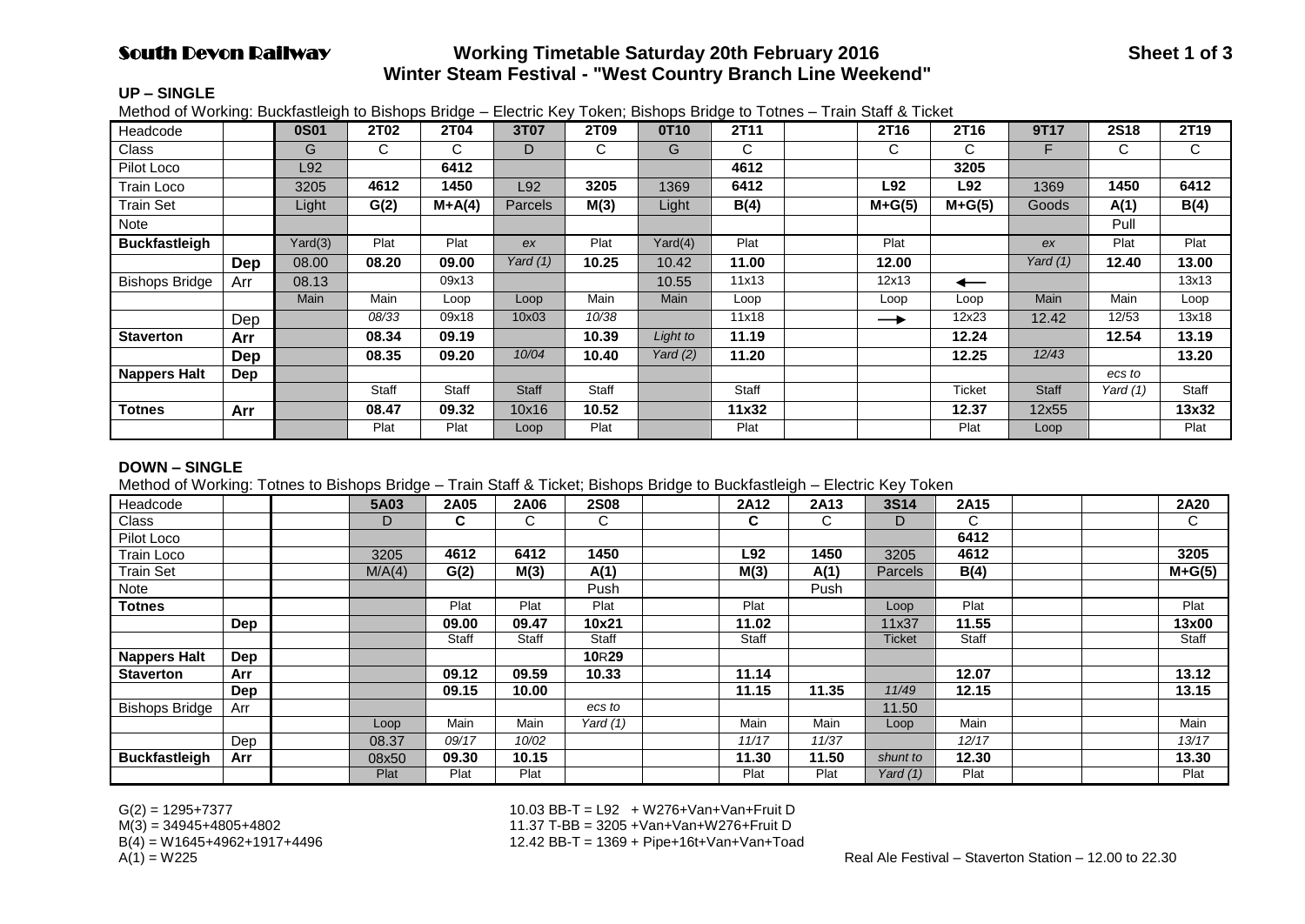# **South Devon Railway Working Timetable Saturday 20th February 2016 Sheet 2 of 3 Winter Steam Festival - "West Country Branch Line Weekend"**

#### **UP – SINGLE**

Method of Working: Buckfastleigh to Bishops Bridge – Electric Key Token; Bishops Bridge to Totnes – Train Staff & Ticket

| Headcode              |            | 2T22     | 2T26   | 3T29         | 2T30  | 2T32  | 2T35          | 2T35  | 9S37       | 2A39  |
|-----------------------|------------|----------|--------|--------------|-------|-------|---------------|-------|------------|-------|
| Class                 |            | C        | C      | D            | C     | C     | C             | С     | F          | C     |
| Pilot Loco            |            |          |        |              |       |       |               | 1450  |            |       |
| Train Loco            |            | 4612     | 3205   | 6412         | 1450  | 4612  | 1369          | 1369  | 6412       | 4612  |
| <b>Train Set</b>      |            | $M+G(5)$ | B(4)   | <b>Milk</b>  | M(3)  | G(2)  | M(3)          | M(3)  | Goods      | G(2)  |
| Note                  |            |          |        |              |       |       |               |       |            |       |
| <b>Buckfastleigh</b>  |            | Plat     | Plat   |              | Plat  | Plat  | Plat          |       | Loop       | Plat  |
|                       | <b>Dep</b> | 14.00    | 15.00  |              | 16.00 | 16.40 | 17.30         |       | 18x05      | 19.00 |
| <b>Bishops Bridge</b> | Arr        | 14x13    | 15x13  |              | 16x13 | 16x53 | 17x43         | ←     | 18x18      |       |
|                       |            | Loop     | Loop   | Loop         | Loop  | Loop  | Loop          | Loop  | Loop       | Main  |
|                       | Dep        | 14x18    | 15x18  | 15.40        | 16x18 | 16x58 | $\rightarrow$ | 17x53 |            | 19/13 |
| <b>Staverton</b>      | Arr        | 14.19    | 15.19  |              | 16.19 | 16.59 |               | 17.54 |            | 19.14 |
|                       | Dep        | 14.20    | 15.20  | 15/42        | 16.20 | 17.00 |               | 17.55 | shunt to   | 19.15 |
| <b>Nappers Halt</b>   | Dep        |          |        |              |       |       |               |       | Yard $(1)$ |       |
|                       |            | Staff    | Ticket | <b>Staff</b> | Staff | Staff |               | Staff |            | Staff |
| <b>Totnes</b>         | Arr        | 14x32    | 15.32  | 15x54        | 16.32 | 17x12 |               | 18.07 |            | 19.27 |
|                       |            | Plat     | Plat   | Loop         | Plat  | Plat  |               | Plat  |            | Plat  |

#### **DOWN – SINGLE**

Method of Working: Totnes to Bishops Bridge – Train Staff & Ticket; Bishops Bridge to Buckfastleigh – Electric Key Token

| Headcode              |            | <b>0S21</b> | 2A23  | 2A24  | <b>9S25</b>   | 2A27         | 9A28    | 2A31         | 2A33  | 3S34          | 2A36  | 2A38  | 0A40    |
|-----------------------|------------|-------------|-------|-------|---------------|--------------|---------|--------------|-------|---------------|-------|-------|---------|
| Class                 |            | G           | C     | C.    |               | U            |         | ⌒<br>U       | C     | D             | C     | C     | G       |
| Pilot Loco            |            |             |       |       |               |              |         |              |       |               |       | 1369  |         |
| Train Loco            |            | 1369        | L92   | 1450  | 6412          | 4612         | 1369    | 3205         | 6412  | 1450          | 4612  | 1450  | 6412    |
| <b>Train Set</b>      |            | Light       | B(4)  | A(1)  | Goods         | $M+G(5)$     | Goods   | B(4)         | M(3)  | <b>Milk</b>   | G(2)  | M(3)  | Light   |
| Note                  |            |             |       | Push  |               |              |         |              |       |               |       |       |         |
| <b>Totnes</b>         |            | Loop        | Plat  |       | Loop          | Plat         |         | Plat         | Plat  | Loop          | Plat  | Plat  |         |
|                       | <b>Dep</b> | 13x37       | 14.00 |       | 14x37         | 15.00        |         | 16x00        | 16.42 | 17x15         | 17.32 | 18.20 |         |
|                       |            | Ticket      | Staff |       | <b>Ticket</b> | <b>Staff</b> |         | <b>Staff</b> | Staff | <b>Ticket</b> | Staff | Staff |         |
| <b>Nappers Halt</b>   | Dep        |             |       |       |               |              |         |              |       |               |       |       |         |
| <b>Staverton</b>      | Arr        |             | 14.12 |       |               | 15.12        |         | 16.12        | 16.54 |               | 17.42 | 18.32 |         |
|                       | <b>Dep</b> | 13/49       | 14.15 | 14.35 | 14/39         | 15.15        |         | 16.15        | 16.55 | 17/27         | 17.45 | 18.35 |         |
| <b>Bishops Bridge</b> | Arr        | 13.50       |       |       | 14.40         |              |         |              |       | 17.28         |       |       |         |
|                       |            | <b>Main</b> | Main  | Main  | Main          | Main         | Yard(1) | Main         | Main  | Main          | Main  | Main  | Yard    |
|                       | Dep        |             | 14/17 | 14/37 |               | 15/17        | 15.35   | 16/17        | 16/57 |               | 17/47 | 18/37 | 19.20   |
| <b>Buckfastleigh</b>  | Arr        | Light to    | 14.30 | 14.50 | shunt to      | 15.30        | 15x48   | 16.30        | 17.10 | shunt to      | 18x00 | 18.50 | 19.33   |
|                       |            | Yard $(2)$  | Plat  | Plat  | Yard (1)      | Plat         | Loop    | Plat         | Plat  | Yard (1)      | Plat  | Plat  | Yard(4) |

M(3) = 34945+4805+4802 15.35 BB-B = 1369 + Van+Van+16t+Pipe+Toad  $B(4) = W1645+4962+1917+4496$ <br> $A(1) = W225$ <br> $B(4) = W225$ <br> $B(5) = W225$ <br> $B(6) = W225$ <br> $B(7) = W225$ A(1) = W225 17.15 T-BB = 1450 + Milk+Milk+W276+Fruit D Real Ale Festival – Staverton Station – 12.00 to 22.30

G(2) = 1295+7377 14.37 T-BB = 6412 + Van+Van+16t+Pipe+Toad 18.05 B-BB = 6412 + Van+Van+Pipe+16t+Toad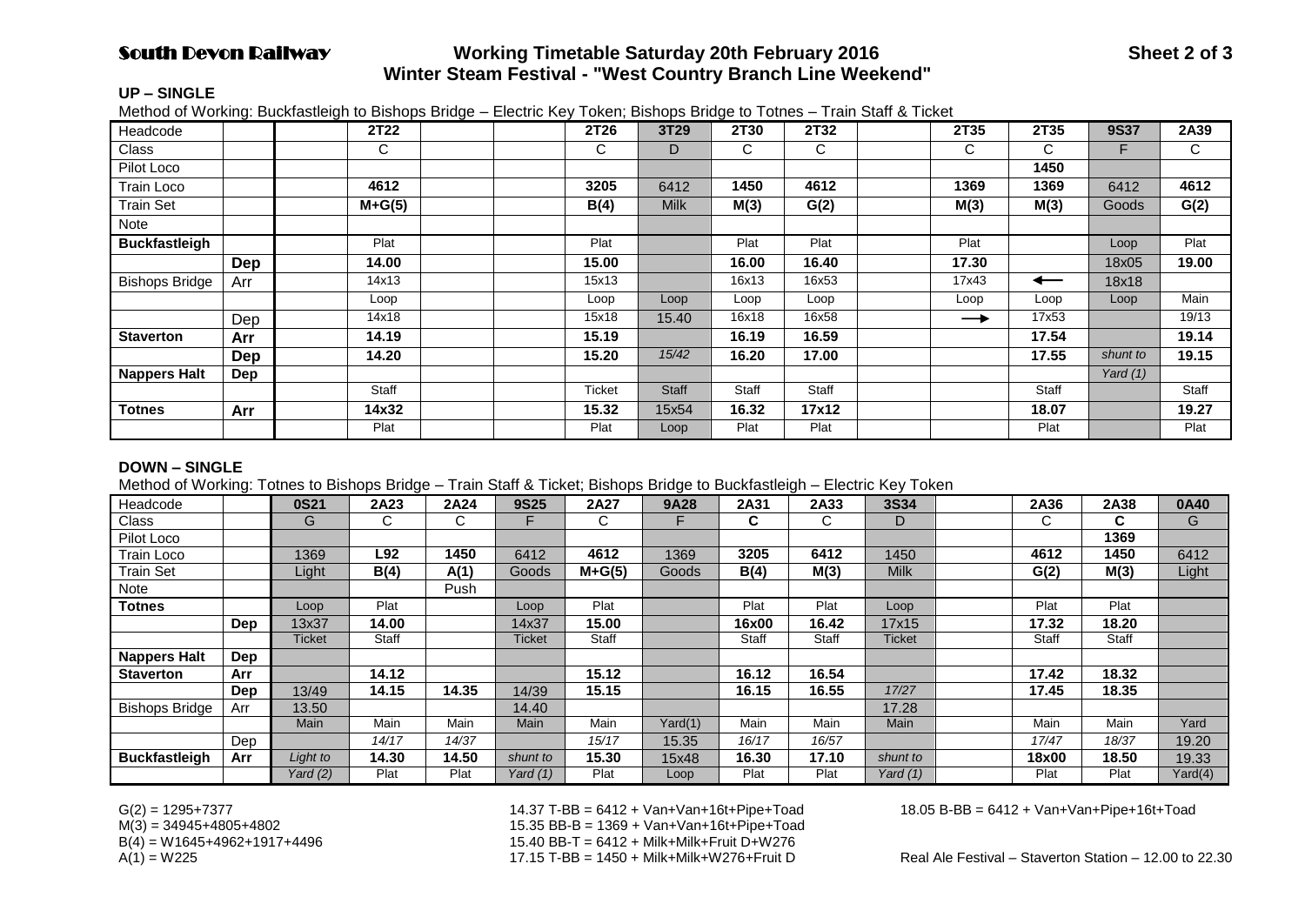# **South Devon Railway Working Timetable Saturday 20th February 2016 Sheet 3 of 3 Winter Steam Festival - "West Country Branch Line Weekend"**

### **UP – SINGLE**

Method of Working: Buckfastleigh to Bishops Bridge – Electric Key Token; Bishops Bridge to Totnes – Train Staff & Ticket

| Headcode              |     | 2T41  | 2T44  |  |  |  |  |  |
|-----------------------|-----|-------|-------|--|--|--|--|--|
| Class                 |     | C     | C     |  |  |  |  |  |
| Pilot Loco            |     |       |       |  |  |  |  |  |
| Train Loco            |     | 1450  | 1450  |  |  |  |  |  |
| <b>Train Set</b>      |     | A(1)  | A(1)  |  |  |  |  |  |
| Note                  |     | Pull  | Pull  |  |  |  |  |  |
| <b>Buckfastleigh</b>  |     | Plat  |       |  |  |  |  |  |
|                       | Dep | 19.40 |       |  |  |  |  |  |
| <b>Bishops Bridge</b> | Arr | 19x53 |       |  |  |  |  |  |
|                       |     | Loop  |       |  |  |  |  |  |
|                       | Dep | 19x58 |       |  |  |  |  |  |
| <b>Staverton</b>      | Arr | 19.59 |       |  |  |  |  |  |
|                       | Dep | 20.05 | 21.30 |  |  |  |  |  |
| <b>Nappers Halt</b>   | Dep |       |       |  |  |  |  |  |
|                       |     | Staff | Staff |  |  |  |  |  |
| <b>Totnes</b>         | Arr | 20.17 | 21.42 |  |  |  |  |  |
|                       |     | Plat  | Plat  |  |  |  |  |  |

## **DOWN – SINGLE**

Method of Working: Totnes to Bishops Bridge – Train Staff & Ticket; Bishops Bridge to Buckfastleigh – Electric Key Token

| Headcode              |     | 2A42  | <b>2S43</b> | 2A45  |  |  |  |  |  |
|-----------------------|-----|-------|-------------|-------|--|--|--|--|--|
| Class                 |     | C     | C           | С     |  |  |  |  |  |
| Pilot Loco            |     |       |             |       |  |  |  |  |  |
| <b>Train Loco</b>     |     | 4612  | 1450        | 1450  |  |  |  |  |  |
| <b>Train Set</b>      |     | G(2)  | A(1)        | A(1)  |  |  |  |  |  |
| Note                  |     |       | Push        | Push  |  |  |  |  |  |
| <b>Totnes</b>         |     | Plat  | Plat        | Plat  |  |  |  |  |  |
|                       | Dep | 19.42 | 20.22       | 21.55 |  |  |  |  |  |
|                       |     | Staff | Staff       | Staff |  |  |  |  |  |
| <b>Nappers Halt</b>   | Dep |       |             |       |  |  |  |  |  |
| <b>Staverton</b>      | Arr | 19.54 | 20.34       | 22.07 |  |  |  |  |  |
|                       | Dep | 19.55 |             | 22.15 |  |  |  |  |  |
| <b>Bishops Bridge</b> | Arr |       |             |       |  |  |  |  |  |
|                       |     | Main  |             | Main  |  |  |  |  |  |
|                       | Dep | 19/57 |             | 22/17 |  |  |  |  |  |
| <b>Buckfastleigh</b>  | Arr | 20.10 |             | 22.30 |  |  |  |  |  |
|                       |     | Plat  |             | Plat  |  |  |  |  |  |

 $G(2) = 1295 + 7377$  $A(1) = W225$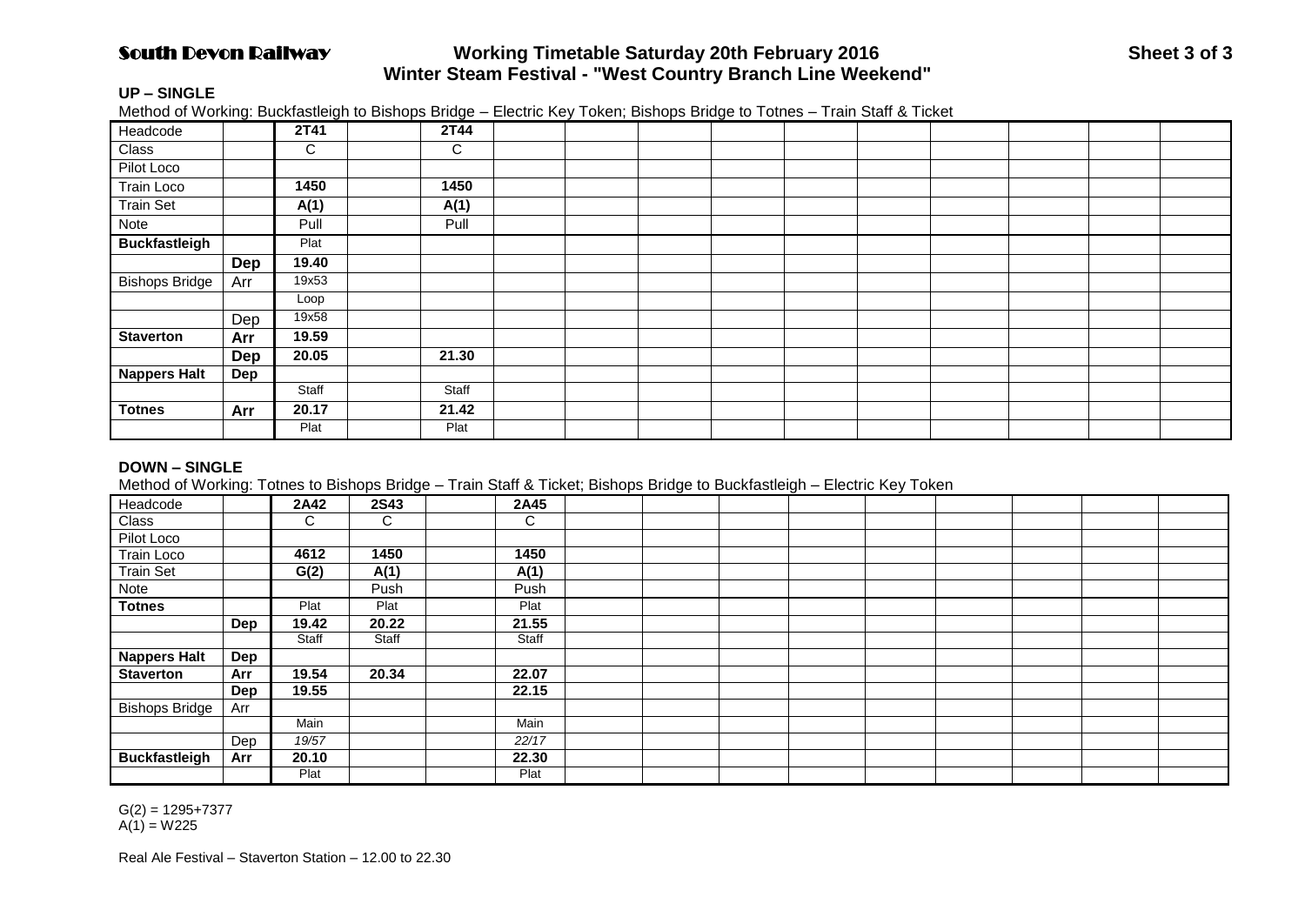# **South Devon Railway Sunday Access Working Timetable Sunday 21st February 2016 Sheet 1 of 2 Sheet 1 of 2 Winter Steam Festival - "West Country Branch Line Weekend"**

#### **UP – SINGLE**

Method of Working: Buckfastleigh to Bishops Bridge – Electric Key Token; Bishops Bridge to Totnes – Train Staff & Ticket

| Headcode              |            | 0S46        | 2T47  | 2T49     | 3T50         | 2T52  | 0S54       | 2T55  | <b>2T60</b>   | 2T60   | 3T61         | 2S62       | 2T63  |
|-----------------------|------------|-------------|-------|----------|--------------|-------|------------|-------|---------------|--------|--------------|------------|-------|
| Class                 |            | G           | C     | С        | D            | C     | G          | C     | ⌒<br>◡        | С      | D            | С          | C     |
| Pilot Loco            |            |             |       | 6412     |              |       |            | 6412  |               | 3205   |              |            |       |
| Train Loco            |            | 3205        | 1450  | 4612     | 1369         | 3205  | L92        | 1450  | 1369          | 1369   | L92          | 4612       | 1450  |
| <b>Train Set</b>      |            | Light       | B(1)  | $G+M(5)$ | Goods        | M(3)  | Light      | B(4)  | M(3)          | M(3)   | <b>Milk</b>  | $G(2)+FD$  | B(4)  |
| Note                  |            |             |       |          |              |       |            |       |               |        |              |            |       |
| <b>Buckfastleigh</b>  |            | Yard(4)     | Plat  | Plat     | Yard(4)      | Plat  | Yard(4)    | Plat  | Plat          |        | ex           | Plat       | Plat  |
|                       | <b>Dep</b> | 08.00       | 08.20 | 09.00    | 09x35        | 10.25 | 10.42      | 11.00 | 12.00         |        | Yard $(1)$   | 12.40      | 13.00 |
| <b>Bishops Bridge</b> | Arr        | 08.13       |       | 09x13    | 09x48        |       | 10.55      | 11x13 | 12x13         | ←      |              |            | 13x13 |
|                       |            | <b>Main</b> | Main  | Loop     | Loop         | Main  | Main       | Loop  | Loop          | Loop   | Main         | Main       | Loop  |
|                       | Dep        |             | 08/33 | 09x18    | 10x03        | 10/38 |            | 11x18 | $\rightarrow$ | 12x23  | 12.42        | 12/53      | 13x18 |
| <b>Staverton</b>      | Arr        | Light to    | 08.34 | 09.19    |              | 10.39 | Light to   | 11.19 |               | 12.24  |              | 12.54      | 13.19 |
|                       | Dep        | Yard $(1)$  | 08.35 | 09.20    | 10/04        | 10.40 | Yard (h/s) | 11.20 |               | 12.25  | 12/43        |            | 13.20 |
| <b>Nappers Halt</b>   | <b>Dep</b> |             |       |          |              |       |            |       |               |        |              | ecs to     |       |
|                       |            |             | Staff | Staff    | <b>Staff</b> | Staff |            | Staff |               | Ticket | <b>Staff</b> | Yard $(1)$ | Staff |
| <b>Totnes</b>         | Arr        |             | 08.47 | 09.32    | 10x16        | 10.52 |            | 11x32 |               | 12.37  | 12x55        |            | 13x32 |
|                       |            |             | Plat  | Plat     | Loop         | Plat  |            | Plat  |               | Plat   | Loop         |            | Plat  |

#### **DOWN – SINGLE**

Method of Working: Totnes to Bishops Bridge – Train Staff & Ticket; Bishops Bridge to Buckfastleigh – Electric Key Token

| Headcode              |     | 3A48       | 2A50  | 2A51         | 2S53              | 2A56         | 2A57      | <b>3S58</b>   | 2A59  |  | 2A64  |
|-----------------------|-----|------------|-------|--------------|-------------------|--------------|-----------|---------------|-------|--|-------|
| Class                 |     | D          | C.    | С            | C                 | ⌒<br>◡       | C         | D             | C     |  | C     |
| Pilot Loco            |     |            |       |              |                   |              |           |               | 1450  |  |       |
| <b>Train Loco</b>     |     | 3205       | 1450  | 6412         | 4612              | 1369         | 4612      | 3205          | 6412  |  | 3205  |
| <b>Train Set</b>      |     | Goods      | B(1)  | M(3)         | G(2)              | M(3)         | $G(2)+FD$ | Goods         | B(4)  |  | M(3)  |
| Note                  |     |            |       |              |                   |              |           |               |       |  |       |
| Totnes                |     |            | Plat  | Plat         | Plat              | Plat         |           | Loop          | Plat  |  | Plat  |
|                       | Dep |            | 09.00 | 09.47        | 10x21             | 11.02        |           | 11x37         | 11.55 |  | 13x00 |
|                       |     |            | Staff | <b>Staff</b> | <b>Staff</b>      | <b>Staff</b> |           | <b>Ticket</b> | Staff |  | Staff |
| <b>Nappers Halt</b>   | Dep |            |       |              | 10 <sub>R29</sub> |              |           |               |       |  |       |
| <b>Staverton</b>      | Arr |            | 09.12 | 09.59        | 10.33             | 11.14        |           |               | 12.07 |  | 13.12 |
|                       | Dep |            | 09.15 | 10.00        |                   | 11.15        | 11.35     | 11/49         | 12.15 |  | 13.15 |
| <b>Bishops Bridge</b> | Arr |            |       |              | ecs to            |              |           | 11.50         |       |  |       |
|                       |     | Yard $(1)$ | Main  | Main         | Yard $(1)$        | Main         | Main      | Main          | Main  |  | Main  |
|                       | Dep | 08.37      | 09/17 | 10/02        |                   | 11/17        | 11/37     |               | 12/17 |  | 13/17 |
| <b>Buckfastleigh</b>  | Arr | 08x50      | 09x30 | 10.15        |                   | 11.30        | 11.50     | shunt to      | 12.30 |  | 13.30 |
|                       |     | Loop       | Plat  | Plat         |                   | Plat         | Plat      | Yard (1)      | Plat  |  | Plat  |

 $G(2) = 1295+7377$  (Fruit D on Totnes end from 11.35) 08.37 BB-B = 1369 + Van+Van+Milk+Milk+W276

M(3) = 34945+4805+4802 09.35 B-T = 1369 + Milk+Milk+Van+Van+W276  $B(4) = W1645+4962+1917+4496$ <br> $B(1) = W1645$ <br> $B(2) = W1645$ <br> $B(3) = W1645$ <br> $B(4) = W1645$ <br> $B(5) = W1645$ <br> $B(6) = W1645$ <br> $B(7) = W1645$ <br> $B(8) = W1645$ <br> $B(9) = W1645$ <br> $B(1) = W1645$ <br> $B(1) = W1645$ <br> $B(1) = W1645$